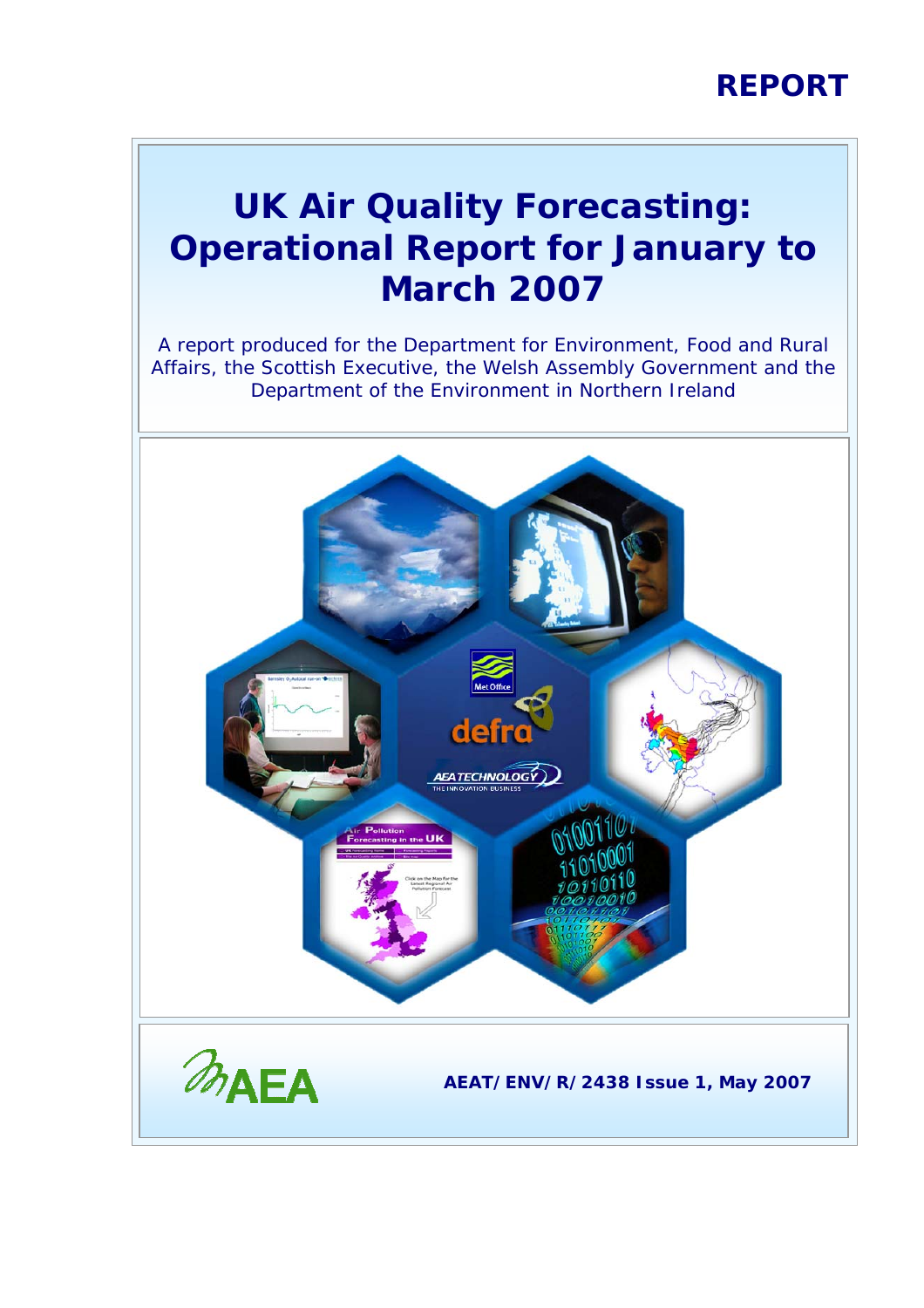## **UK Air Quality Forecasting: Operational Report for January to March 2007**

A report produced for the Department for Environment, Food and Rural Affairs, the Scottish Executive, the Welsh Assembly Government and the Department of the Environment in Northern Ireland

> AEAT/ENV/R/2438 Issue 1 May 2007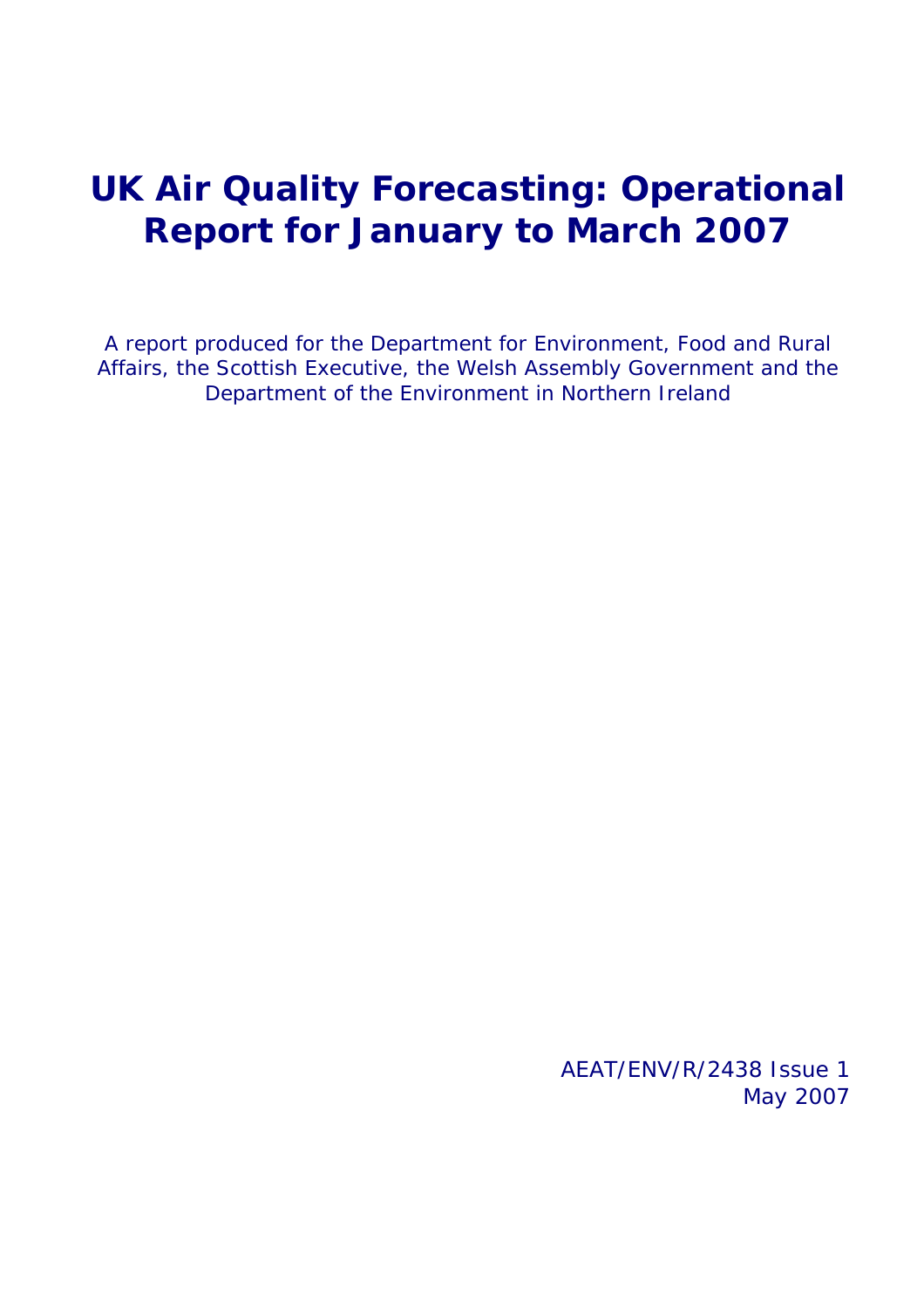| Title                                             | UK Air Quality Forecasting: Operational Report for January to March<br>2007.                                                                                                              |
|---------------------------------------------------|-------------------------------------------------------------------------------------------------------------------------------------------------------------------------------------------|
| Customer                                          | Department for Environment Food and Rural Affairs, the Scottish<br>Executive, the Welsh Assembly Government and the Department of the<br>Environment in Northern Ireland                  |
| <b>Customer reference</b>                         | EPG 1/3/179                                                                                                                                                                               |
| Confidentiality,<br>copyright and<br>reproduction | UNRESTRICTED<br>Copyright AEA Technology plc.<br>All rights reserved.<br>Enquiries about copyright and reproduction should be addressed to the<br>Commercial Manager, AEA Technology plc. |
| File reference                                    | ED45099                                                                                                                                                                                   |
| Report number                                     | AEAT/ENV/R/2438 Issue 1                                                                                                                                                                   |
| <b>Report status</b>                              | Issue 1                                                                                                                                                                                   |

AEA Technology plc AEA Energy & Environment Building 551.11 Harwell Didcot Oxfordshire OX11 0QJ UK +44 (0) 870 190 6441 tel. +44 (0) 870 190 6608 fax.

#### [Andy.cook@aeat.co.uk](mailto:Jaume.targa@aeat.co.uk)

AEA Energy & Environment is an operating division of AEA Technology plc AEA Technology is certificated to BS EN ISO9001:(1994)

|                    | <b>Name</b> | Date       |
|--------------------|-------------|------------|
| <b>Author</b>      | Andy Cook   | 02/05/2007 |
| <b>Reviewed by</b> | Paul Willis | 16/05/2007 |
| <b>Approved by</b> | Jon Bower   | 04/06/2007 |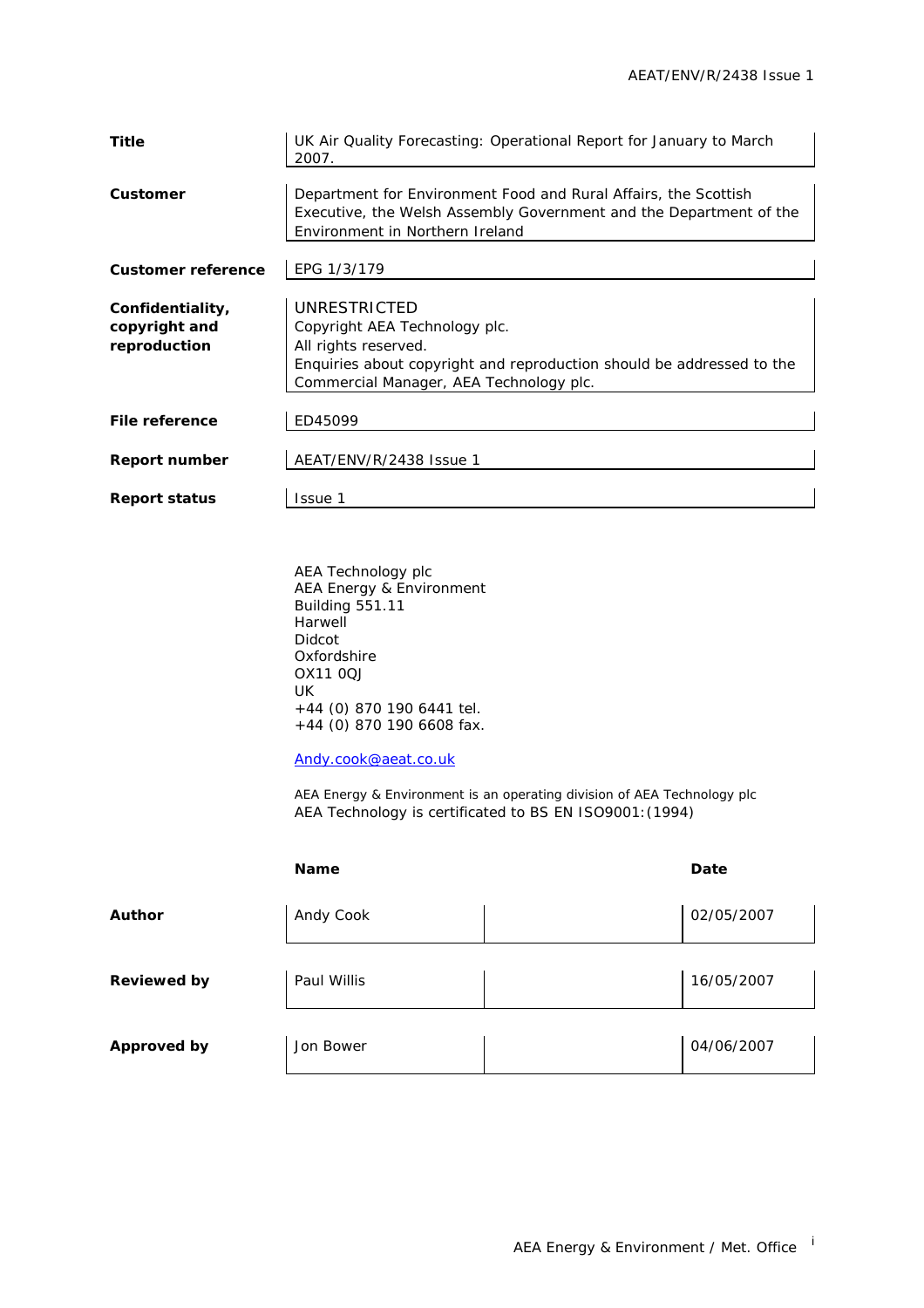# <span id="page-3-0"></span>**Executive Summary**

This report covers the operational activities carried out by AEA Energy & Environment and the Met Office under the UK Air Quality Forecasting Contract from January to March 2007. The work is funded by the Department for Environment Food and Rural Affairs (Defra), the Scottish Executive, Welsh Assembly Government and the Department of the Environment in Northern Ireland.

During the first quarter of 2007, there were 8 days on which HIGH air pollution was recorded. All of the HIGH measurements were due to  $PM_{10}$ . Seven HIGH days were the result of long-range transport from the east of particulates of non-UK origin. One HIGH day resulted from a localised bonfire near a single monitoring station. Only one of the HIGH day-incidents was forecast successfully in terms of numerical forecasts issued, in the north east of England, for reasons detailed within this report. Written texts were, however, issued to Defra and the media during the UK-wide particulate episode.

Overall forecast success rates for the HIGH band were therefore very low at below 10 % for both zones and agglomerations during this quarter. 100% accuracy was achieved for the HIGH band in zones; one forecast for the HIGH band agreed within 1 index band in one region to cause this result. Many MODERATE days were measured (mainly for  $PM_{10}$  but a considerable contribution from ozone) and were forecast with a moderate degree of success and accuracy (around 70%); the figures are likely to have been adversely effected by uncertainties surrounding the particulate episode in late March. These MODERATE periods are recorded within the forecasting success and accuracy calculations. The forecasting success and accuracy for this quarter for HIGH and MODERATE episodes is summarised in Table 1 below.

Success figures for MODERATE forecasts issued show that a significant proportion of measured polluted days were successfully forecast (percentage above 65 %)<sup>1</sup>. An average accuracy figure of around 60 % indicates that 40 % of the forecast MODERATE levels were not measured and either remained LOW or were elevated by more than one index band above the forecast for  $PM_{10}$  during the particulate episode. The accuracy figures often tend to be lower due to the precautionary approach that AEA Energy & Environment takes when issuing the daily forecasts- we intentionally issue a forecast for MODERATE pollution when there is only a small chance that it will be recorded.

#### **Table 1 – Forecast success/accuracy for incidents above 'HIGH' and**  above 'MODERATE', January 1<sup>st</sup> to March 31<sup>tst</sup> 2007.

|                    | <b>HIGH</b> |                      | <b>MODERATE</b> |                      |  |  |  |
|--------------------|-------------|----------------------|-----------------|----------------------|--|--|--|
| <b>Region/Area</b> |             | % success % accuracy |                 | % success % accuracy |  |  |  |
| <b>Zones</b>       |             | <sup>00</sup>        |                 | 65                   |  |  |  |
| Agglomerations     |             |                      | 66              |                      |  |  |  |

We continue to research ways of improving the air pollution forecasting system by:

- 1. Investigating new approaches to using automatic software systems to streamline the activities within the forecasting process, thus allowing forecasters to spend their time more productively considering the most accurate forecasts.
- 2. Researching the chemistry used in our models, in particular the  $NO<sub>x</sub>$  >NO<sub>2</sub> conversion used in NAME, together with the chemical schemes for secondary  $PM_{10}$  and ozone.
- 3. Improving the NAME model used for ad-hoc analyses. In particular, recent improvements have assisted with investigations of the possible long-range transport of  $PM_{10}$  pollution from forest fires in Russia and the long-range transport of particles from Saharan Dust Storms.
- 4. Improving and updating the emissions inventories used in our models.

There were no reported breakdowns in the forecasting service between January and March; all bulletins were successfully delivered to the Air Quality Communications contractor on time.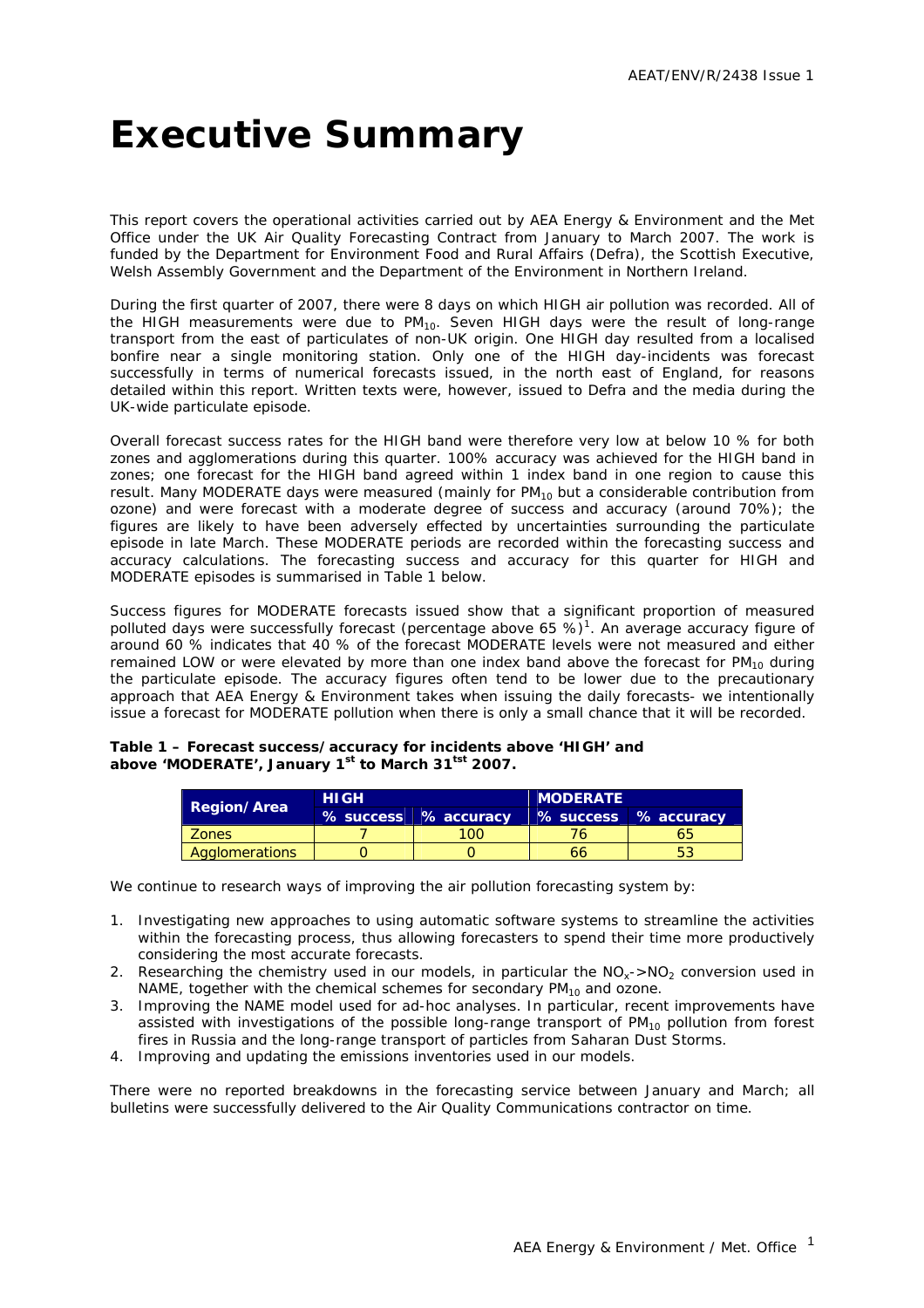# <span id="page-4-0"></span>**Contents**

|   | <b>Executive Summary</b>                                                                                                                                    | 1              |
|---|-------------------------------------------------------------------------------------------------------------------------------------------------------------|----------------|
|   | <b>Contents</b>                                                                                                                                             | $\overline{2}$ |
| 1 | <b>Introduction</b>                                                                                                                                         | 3              |
|   | 2 New developments during this period                                                                                                                       | 4              |
|   | MET OFFICE DEVELOPMENTS<br>2.1<br>$2.2^{\circ}$<br>AEA ENERGY & ENVIRONMENT DEVELOPMENTS                                                                    | 4<br>4         |
|   | 3 Analysis of Forecasting Success Rate                                                                                                                      | 5              |
|   | FORECAST ANALYSIS FOR JANUARY 1ST TO MARCH 31ST 2007.<br>3.1                                                                                                | 6              |
| 4 | <b>Breakdowns in the service</b>                                                                                                                            | 16             |
| 5 | <b>Additional or enhanced forecasts</b>                                                                                                                     | 16             |
| 6 | Ad-hoc services and analysis                                                                                                                                | 16             |
|   | PARTICULATE CLOUD FROM EASTERN SOURCES IN EARLY MAY AND IN MID<br>6.1<br>SEPTEMBER 2006<br>PARTICULATE CLOUD FROM EASTERN SOURCES IN LATE MARCH 2007<br>6.2 | 16<br>16       |
|   | 7 Ongoing research                                                                                                                                          | 17             |
| 8 | Forward work plan for April to June 2007                                                                                                                    | 17             |
|   | 9 Hardware and software inventory                                                                                                                           | 17             |
|   | <b>Appendix 1 - Air Pollution Index</b>                                                                                                                     | 18             |
|   | <b>Appendix 2 - Forecasting Zones and Agglomerations</b>                                                                                                    | 20             |
|   | Appendix 3 – Worked Example of How UK Forecasting Success and<br><b>Accuracy Rates are Calculated.</b>                                                      | 23             |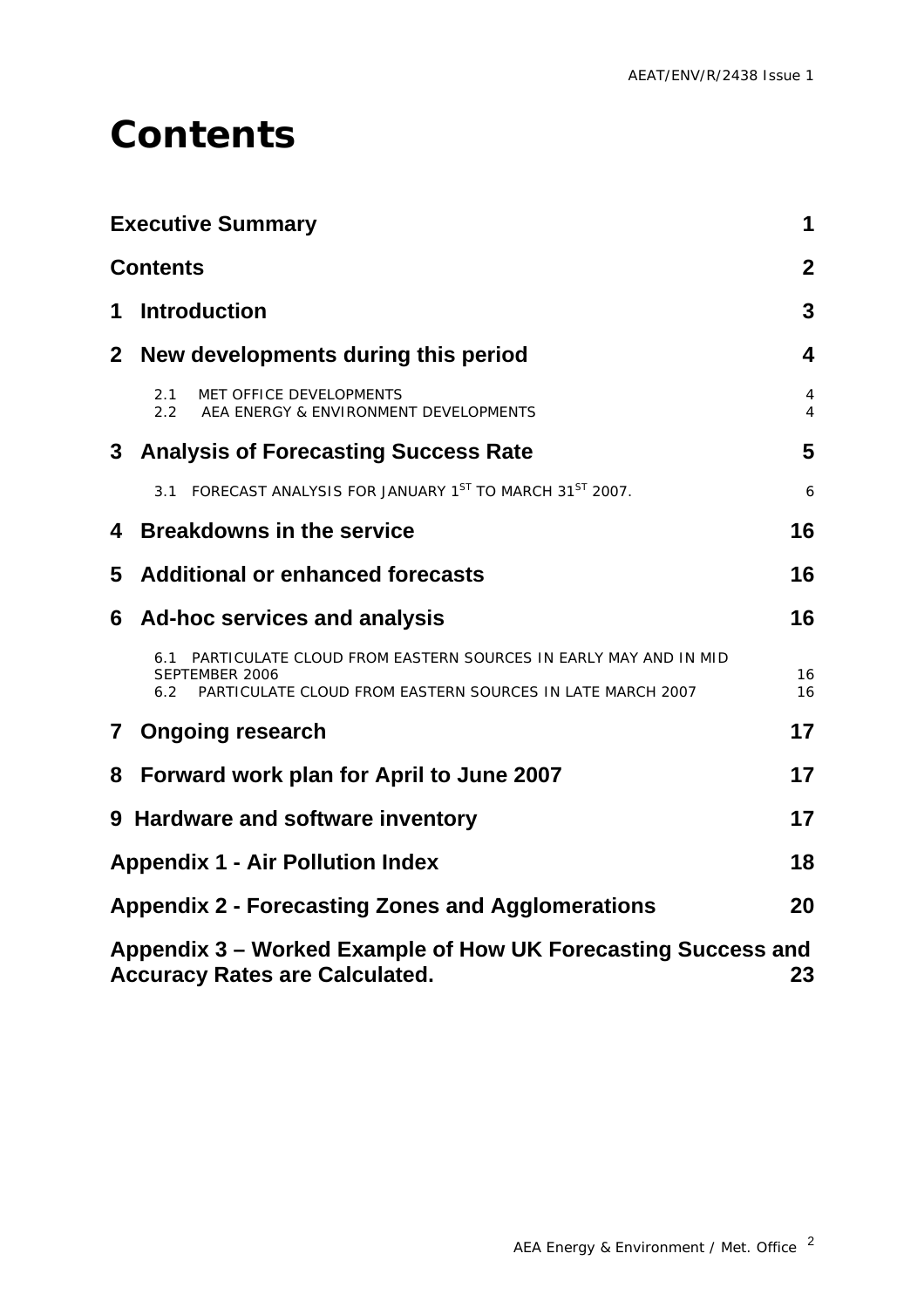# <span id="page-5-0"></span>**1 Introduction**

In collaboration with the Met Office, a forecast of the following day's air pollution is prepared every day by AEA Energy & Environment. The forecast consists of a prediction of the air pollution descriptor for the worst-case situation in 16 zones and 16 agglomerations over the following 24 hours. Forecasts can be updated and disseminated through Teletext, the World Wide Web and a Freephone telephone number at any time of day, but the most important forecast of the day is the "daily media forecast". This is prepared at 3.00 p.m. for uploading to the Internet and Air Quality Communications contractor before 4.00 p.m. each day, and is then included in subsequent air quality bulletins for the BBC, newspapers and many other interested organisations.

This report analyses and reviews the media forecasts issued during the final quarter of 2006. Results from forecasting models are available each day and are used in constructing these forecasts. The forecasters issue predictions for rural, urban background and roadside environments but, for the purposes of this report, these have been combined into a single "worst-case" category.

Twice every week, on Tuesdays and Fridays, we also provide a long-range pollution outlook. This takes the form of a short text message; this is emailed to approximately sixty recipients in Defra and other Government Departments, together with the BBC weather forecasters. The outlook is compiled by careful assessment and review of the outputs from our pollution models- which currently cover up to 3 days ahead- and by also considering the long-term weather situation.

We continue to provide a comprehensive quality control system to ensure that the 5-day forecasts provided by the Met Office to the BBC are consistent with the "daily media forecasts" and long-range pollution outlook provided by AEA Energy & Environment for Defra and the Devolved Administrations. The BBC requires 5-day air pollution index forecasts for 230 UK towns and cities on their BBC Online service. The quality control checks are carried out at around 3.00 p.m. daily, with the forecast updating onto the BBC Online Web site at 4.00 a.m. the following morning.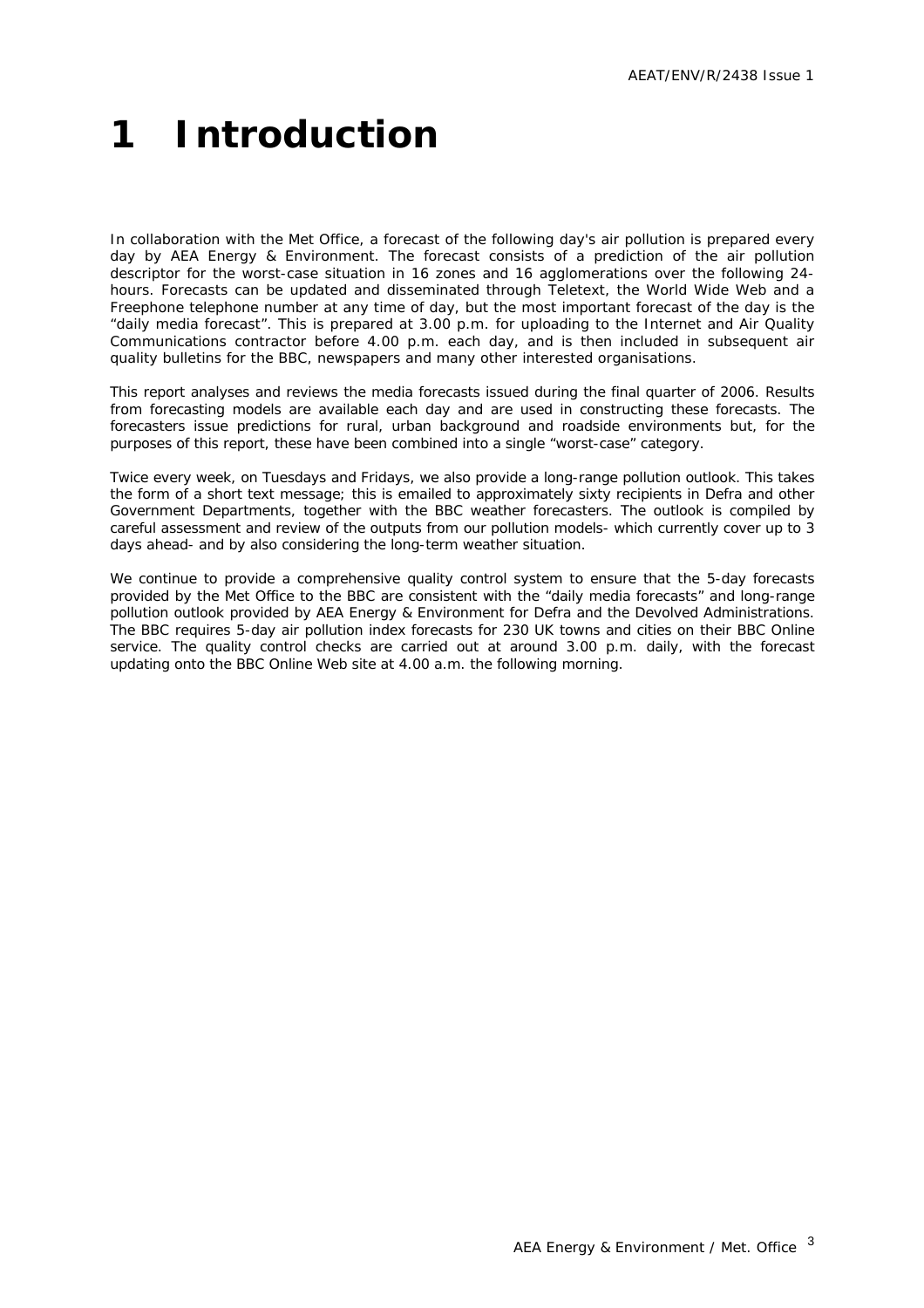# <span id="page-6-0"></span>**2 New developments during this period**

### **2.1 MET OFFICE DEVELOPMENTS**

A parallel air quality modelling system was implemented at the Met Office during this quarter and has been running successfully. Maps of species levels and index values are being produced from this system daily. Following three months of testing, this system is due to be phased into the operational workflow.

In January, the Met Office organised and hosted a meeting between the technical and scientific staff of AEA and the Met Office. This meeting was designed to improve the transfer of data between the two organisations and also to discuss recent technical developments. The meeting produced very useful outcomes and has led to a targeted programme of change and model enhancement in both organisations.

The Met Office contributed to analysis of elevated levels of  $PM_{10}$  that were measured over much of the UK during the period 25th to 28th March 2007, inclusive. In particular, the NAME model was used to investigate the source of the pollutant using forward and back runs and its dust model functionality. Model evidence suggested that fires over Russia and the Ukraine were a significant source of UK  $PM_{10}$  levels during this period. In addition, model results suggested that general pollution from continental Europe and Saharan dust were likely to have contributed to UK  $PM_{10}$ levels.

### **2.2 AEA ENERGY & ENVIRONMENT DEVELOPMENTS**

During this quarter, two new Internet (WAP)-enabled mobile phones have been in use for forecasting from remote locations or locations where PC access is not possible; this follows a successful testing phase of the phones in the previous quarter. New software has also been developed specifically to maximise the functionality of the phones. As well as providing continuing direct access for important parties to the duty forecaster in emergency situations, the phones also reduce the need for the duty forecaster to have access to a PC at weekends to monitor or change the numerical forecast.

Towards the end of the particulate episode in late March, AEA Energy & Environment compiled a new suite of information sources, including satellite imagery databases, which will be invaluable for future pollution events of this kind. The Met Office has also agreed to undertake more frequent NAME source attribution runs during any events when air masses are from the east.

AEA Energy & Environment hosted a project review meeting on Wednesday 7<sup>th</sup> March at Harwell, with representatives of Defra and the Met Office attending. The progress of various draft reports was discussed, together with forthcoming operational changes to the modelling and software methodologies utilised within the project.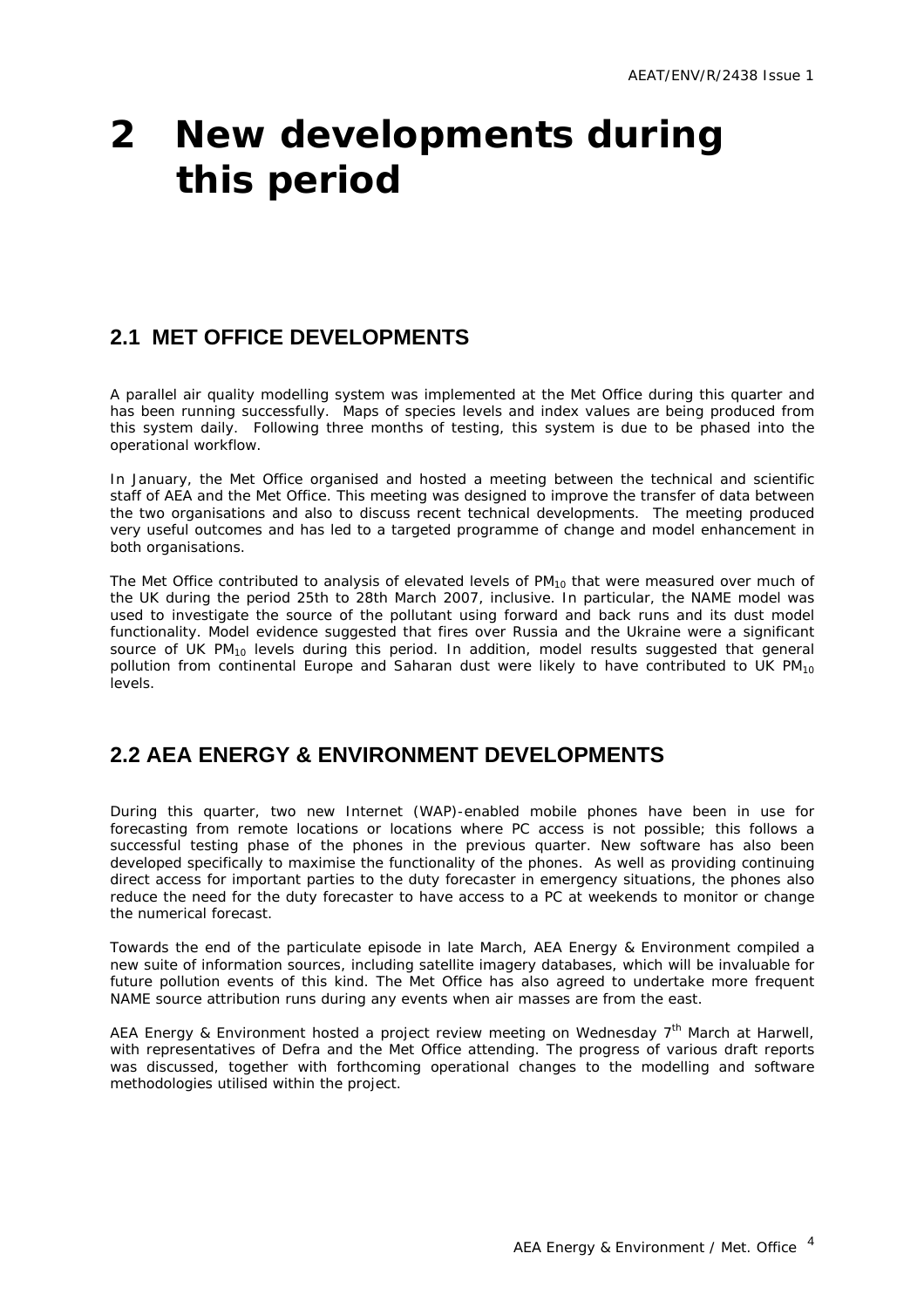# <span id="page-7-0"></span>**3 Analysis of Forecasting Success Rate**

Analysis of the forecasting performance is carried out for each of the 16 zones and 16 agglomerations used in the daily forecasting service. Further details of these zones and agglomerations are presented in Appendix 2. Forecasting performance is analysed for a single, general pollutant category rather than for each individual pollutant and has been aligned to the forecasting day (a forecasting day runs from the issue time, generally 3 pm). This analysis of forecasting performance is based on provisional data, as used in the daily forecasting process. Any obviously faulty data have been removed.

The analysis treats situations where the forecast index was within  $\pm 1$  of the measured index as a successful prediction, as this is the target accuracy we aim to obtain in the forecast. Because the calculations of accuracy and success rates are based on a success being  $\pm 1$  of the measured index, it is possible to record rates in excess of 100% rather than 'true' percentages. Appendix 3 shows a worked example of how accuracy and success rates are calculated. Further details of the text descriptions and index code used for the forecasting are given in Appendix 1.

The forecasting success rates for each zone and agglomeration for the quarter reported on are presented in Tables 3.1 (forecasting performance in zones) and 3.2 (forecasting performance in agglomerations) for 'HIGH' days. Table 3.5 provides a summary for each pollutant of the number of days on which HIGH and above pollution was measured, the maximum exceedence concentration and the day and site at which it was recorded. The forecasting performance Tables 3.1 and 3.2 give:

- The number of 'HIGH' days measured in the PROVISIONAL data
- The number of 'HIGH' days forecast
- The number of days with a correct forecast of 'HIGH' air pollution, within an agreement of  $\pm 1$ index value. A HIGH forecast is recorded as correct if air pollution is measured HIGH and the forecast is within  $\pm 1$  index value, or it is forecast HIGH and the measurement is within  $\pm 1$  index value. For example measured index 7 with forecast index 6 counts as correct, as does measured index 6 with forecast index 7.
- The number of days when 'HIGH' air pollution was forecast ('f' in the tables) but not measured ('m') on the following day to within an agreement of 1 index value.
- The number of days when 'HIGH' air pollution was measured ('m') but had not been forecast ('f') to within an agreement of 1 index value.

The two measures of forecasting performance used in this report are the 'success rate' and the 'forecasting accuracy'.

The forecast success rate (%) is calculated as:

(Number of episodes successfully forecast/total number of episodes measured)  $\times$  100

The forecast accuracy (%) is calculated as:

(Number of episodes successfully forecast/[Number of successful forecasts + number of wrong forecasts]) x 100

The forecasting success rates for 'MODERATE' days or above for each zone and agglomeration are presented in Tables 3.3 (zones) and 3.4 (agglomerations). Table 3.3 and 3.4 give the same information as in Tables 3.1 and 3.2, but summarised for 'MODERATE' days and above.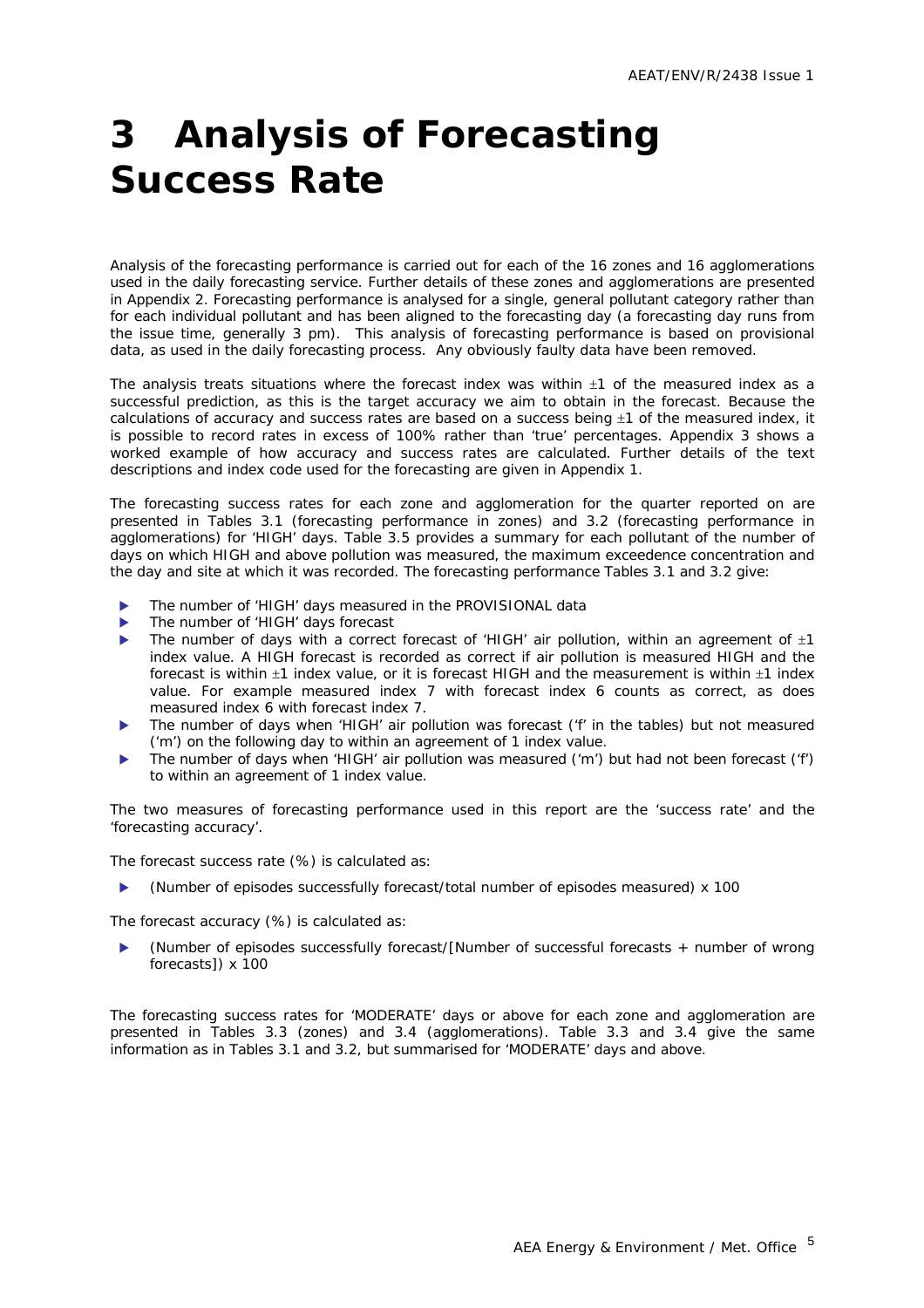## **3.1 FORECAST ANALYSIS FOR JANUARY 1ST TO MARCH 31ST 2007.**

| <b>ZONES</b>    | Central<br><b>Scotland</b> | East<br><b>Mids</b> | Eastern | Greater<br>London Highland | <b>North</b><br>East | <b>North</b><br>East<br>Scotland | North<br><b>Wales</b> | North West<br>8 <sub>l</sub><br>Merseyside | Northern Scottish South South South |     |  |     | West | Yorkshire & Overall<br>Ireland Borders East Wales West Midlands Humberside |                  |
|-----------------|----------------------------|---------------------|---------|----------------------------|----------------------|----------------------------------|-----------------------|--------------------------------------------|-------------------------------------|-----|--|-----|------|----------------------------------------------------------------------------|------------------|
| measured days   | 0                          |                     |         |                            |                      | O                                | $\Omega$              | O                                          |                                     |     |  |     |      |                                                                            | 14               |
| forecasted days | O                          |                     |         |                            |                      | 0                                | O                     | O                                          |                                     |     |  |     |      |                                                                            |                  |
| ok (f and m)    | 0                          |                     |         |                            |                      | 0                                | O                     | O                                          |                                     |     |  |     |      |                                                                            |                  |
| wrong (f not m) | 0                          |                     |         |                            |                      |                                  | O                     |                                            |                                     |     |  |     |      |                                                                            |                  |
| wrong (m not f) | $\overline{O}$             |                     |         |                            |                      | O                                | O                     | O                                          |                                     |     |  |     |      |                                                                            | 13               |
| success %       | 100                        | 100                 | 00      | 100                        | 33                   | 100                              | 100                   | 100                                        | 100                                 | 100 |  | 100 |      | 100                                                                        |                  |
| accuracy %      | 0                          |                     |         |                            | 100                  |                                  | $\Omega$              | O                                          | ∩                                   |     |  |     |      | 0                                                                          | 100 <sup>1</sup> |

#### **Table 3.1 - Forecast Analysis for UK Zones 'HIGH' band and above \***

#### **Table 3.2 - Forecast Analysis for UK Agglomerations 'HIGH' band and above \***

| AGGLOMERATIONS   Belfast UA   Brighton/Worthing/ |     | ---<br>Littlehampton | <b>Bristol UA</b> | <b>Cardiff UA</b> | Edinburgh UA | <b>Glasgow UA</b> | <b>Greater Manchester</b><br><b>UA</b> | Leicester UA | Liverpool UA |
|--------------------------------------------------|-----|----------------------|-------------------|-------------------|--------------|-------------------|----------------------------------------|--------------|--------------|
| measured days                                    | O   |                      |                   |                   |              |                   |                                        |              |              |
| forecasted days                                  | 0   |                      |                   |                   |              |                   |                                        |              |              |
| ok (f and m)                                     | O   |                      |                   |                   |              |                   |                                        |              |              |
| wrong (f not m)                                  | O   |                      |                   |                   |              |                   |                                        |              |              |
| wrong (m not f)                                  | 0   |                      |                   |                   |              |                   |                                        |              |              |
| success %                                        | 100 | 100                  | 100               | 100               | 100          |                   |                                        |              | 100          |
| accuracy %                                       |     |                      |                   |                   |              |                   |                                        |              |              |

| <b>AGGLOMERATIONS</b> | Nottingham UA | Portsmouth UA | Sheffield UA | Swansea UA | Tyneside | West Midlands UA | West Yorkshire UA | Overall |
|-----------------------|---------------|---------------|--------------|------------|----------|------------------|-------------------|---------|
| measured days         |               |               |              |            |          |                  |                   |         |
| forecasted days       |               |               |              |            |          |                  |                   |         |
| ok (f and m)          |               |               |              |            |          |                  |                   |         |
| wrong (f not m)       |               |               |              |            |          |                  |                   |         |
| wrong (m not f)       |               |               |              |            |          |                  |                   |         |
| success %             | 100           |               | 100          | 100        | 100      |                  | 100               |         |
| accuracy %            |               |               |              |            |          |                  |                   |         |

**\* All performance statistics are based on provisional data. Obviously incorrect data due to instrumentation faults have been removed from the analyses.** 

<span id="page-8-0"></span> **Please refer to the start of section 3 for an explanation of the derivation of the various statistics. Figures >100 % may occur.**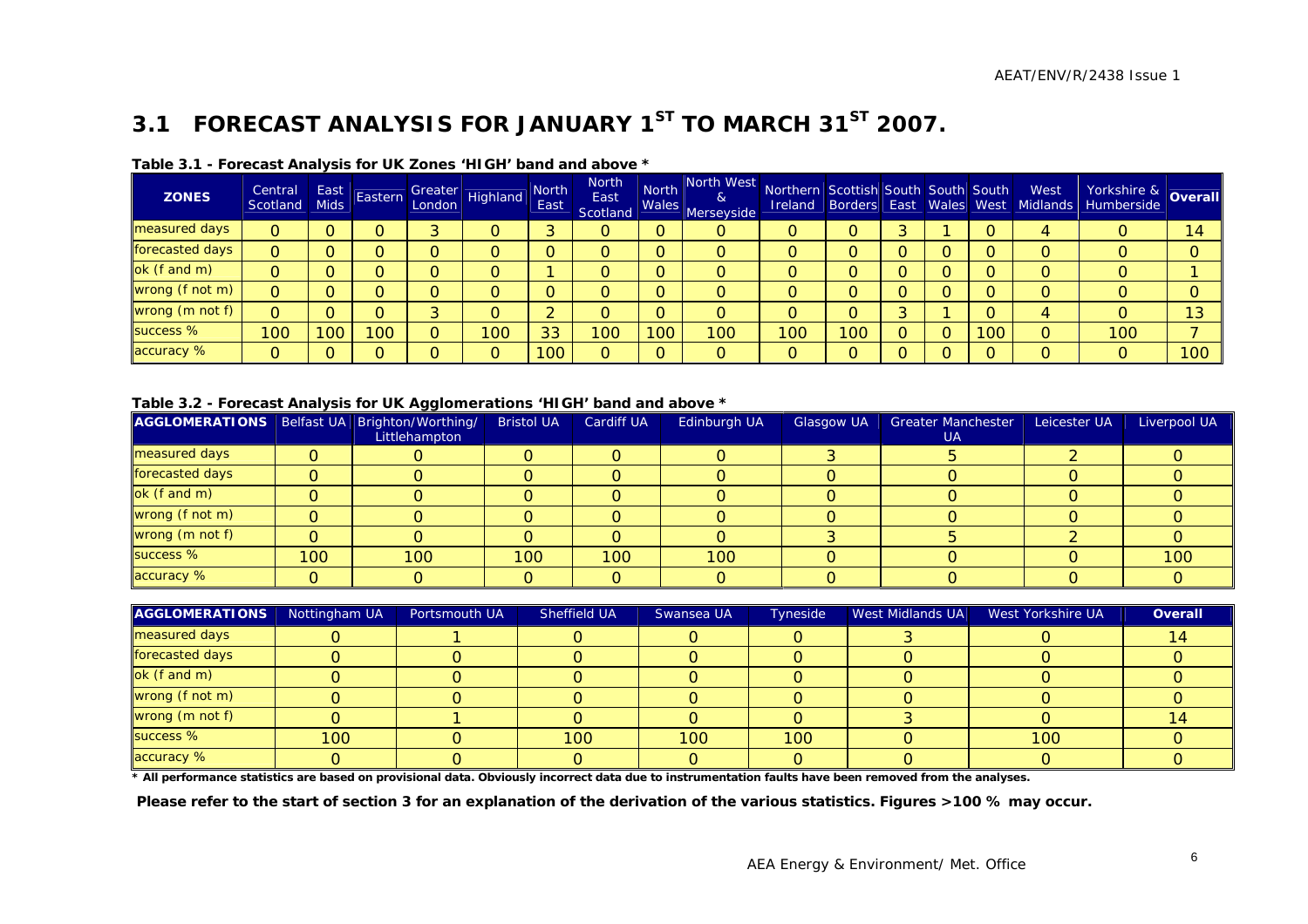| <b>ZONES</b>    | Central<br>Scotland | East<br><b>Mids</b> | Eastern | London | Greater Highland | <b>North</b><br>East | <b>North</b><br>East<br>Scotland | <b>North</b><br>Wales | North West<br>&<br>Merseyside | Northern Scottish South South South |     |    |    |     | West<br><b>Ireland Borders East Wales West Midlands</b> | Yorkshire & Overall<br>Humberside |     |
|-----------------|---------------------|---------------------|---------|--------|------------------|----------------------|----------------------------------|-----------------------|-------------------------------|-------------------------------------|-----|----|----|-----|---------------------------------------------------------|-----------------------------------|-----|
| measured days   | 4                   |                     | 10      | 34     | 18               | 12                   | 5                                |                       | 12                            |                                     | 6   | 10 |    | 13  | 8                                                       |                                   | 156 |
| forecasted days | 5                   |                     |         |        |                  |                      |                                  |                       | 5.                            |                                     |     |    |    |     |                                                         |                                   | 62  |
| ok (f and m)    |                     |                     |         | 19     | 18               |                      | 5                                | 4                     |                               |                                     | 0   |    |    | - - |                                                         | 8                                 | 119 |
| wrong (f not m) | 0                   |                     |         |        |                  |                      |                                  |                       |                               |                                     |     |    |    |     |                                                         |                                   | 19  |
| wrong (m not f) | 0                   |                     |         | 15     |                  |                      |                                  |                       | 5                             |                                     |     |    |    |     | O                                                       |                                   | 46  |
| success %       | 150                 | 100                 | 80      | 56     | 100              | 33                   | 100                              | 33                    | 58                            | 300                                 | 100 | 60 | 25 | 85  | 25                                                      | 89                                | 76  |
| accuracy %      | 100                 | 88                  | 73      | 49     | '00              | 33                   | 83                               | 100                   | 50                            | 100                                 | 100 | 46 | 63 | 85  | 15                                                      | 80                                | 65  |

#### **Table 3.3 - Forecast Analysis for UK Zones 'MODERATE' band and above \***

#### **Table 3.4 - Forecast Analysis for UK Agglomerations 'MODERATE' band and above \***

| AGGLOMERATIONS   Belfast UA   Brighton/Worthing/ |    |               | <b>Bristol UA</b> | <b>Cardiff UA</b> | Edinburgh UA | <b>Glasgow UA</b> | <b>Greater Manchester</b> | Leicester UA | Liverpool UA |
|--------------------------------------------------|----|---------------|-------------------|-------------------|--------------|-------------------|---------------------------|--------------|--------------|
|                                                  |    | Littlehampton |                   |                   |              |                   | UA.                       |              |              |
| measured days                                    |    |               |                   |                   |              | 12                | 10                        |              |              |
| forecasted days                                  |    |               |                   |                   |              |                   |                           |              |              |
| ok (f and m)                                     |    |               |                   |                   |              |                   |                           |              |              |
| wrong (f not m)                                  |    |               |                   |                   |              |                   |                           |              |              |
| wrong (m not f)                                  |    |               |                   |                   |              | 10                |                           |              |              |
| success %                                        | 50 | 133           | 100               | 200               | 100          | 17                | 30                        | 43           | 100          |
| accuracy %                                       | 33 | 100           | 100               | 100               | 100          | 13                | 20                        | 33           | 50           |

| AGGLOMERATIONS  | Nottingham UA | Portsmouth UA | Sheffield UA | Swansea UA | Tyneside | <b>West Midlands UA</b> | West Yorkshire UA | <b>Overall</b> |
|-----------------|---------------|---------------|--------------|------------|----------|-------------------------|-------------------|----------------|
| measured days   |               |               |              |            |          | 23                      |                   | 94             |
| forecasted days |               |               |              |            |          |                         |                   | 42             |
| ok (f and m)    |               |               |              |            |          | 16                      |                   | 62             |
| wrong (f not m) |               |               |              |            |          |                         |                   | 18             |
| wrong (m not f) |               |               |              |            |          |                         |                   | 38             |
| success %       | 100           | 60            | 63           | 150        | 100      |                         | 67                | 66             |
| accuracy %      | 50            | 60            | 63           | 75         |          | 67                      | 67                | 53             |

**\* All performance statistics are based on provisional data. Obviously incorrect data due to instrumentation faults have been removed from the analyses.** 

**Please refer to the start of section 3 for an explanation of the derivation of the various statistics, figures >100 % may occur.**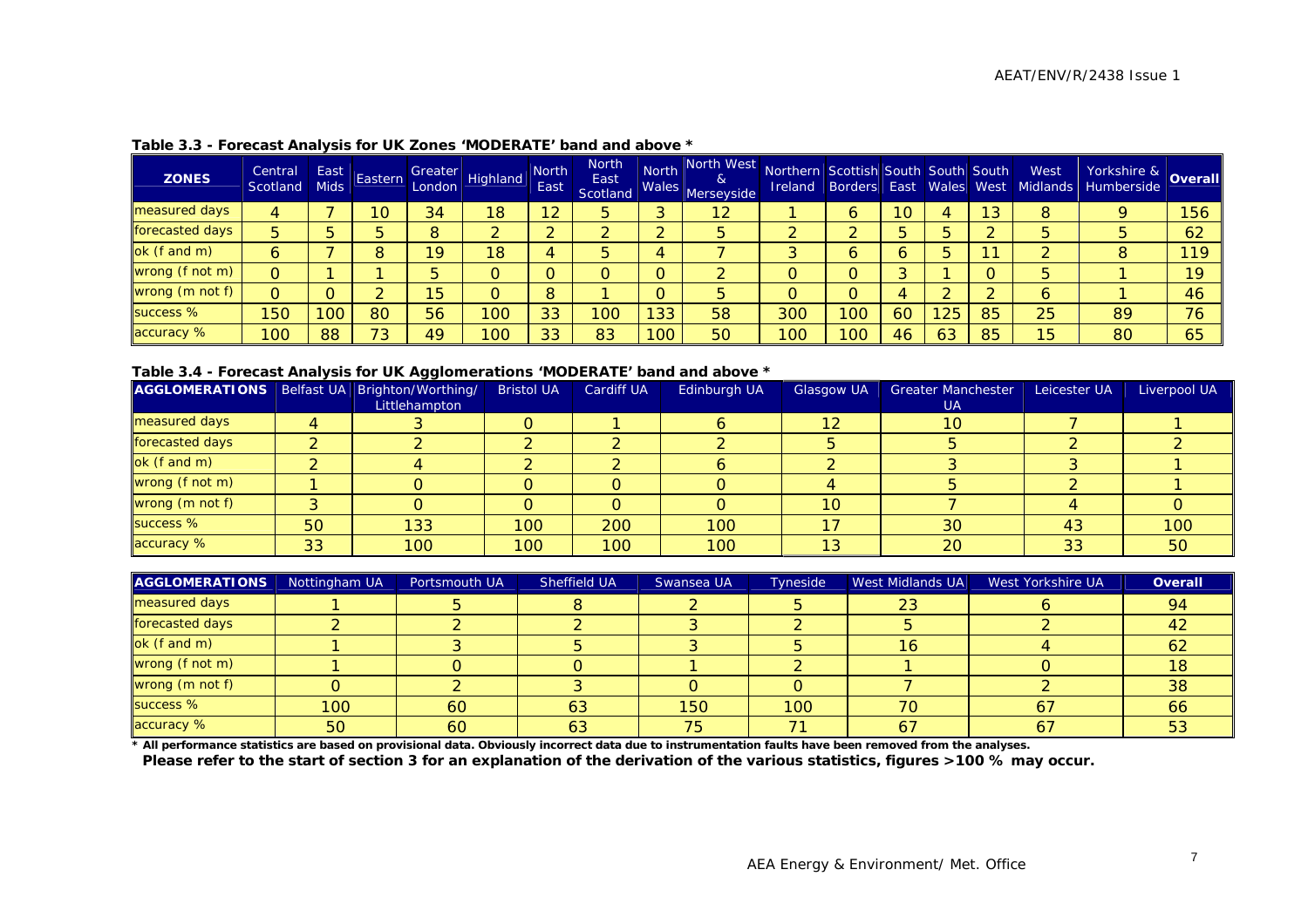| <b>Pollutant</b>                       | <b>High</b><br>or<br>above<br>days | <b>Moder</b><br>ate<br>days | Max.<br>conc.<br>$(\mu g)$<br>/m <sup>3</sup> ) $*$ | Site with max.<br>conc.                | <b>Zones or</b><br><b>Agglomeration</b> | Date of<br>max conc. | <b>Forecast</b><br><b>SUCCESS</b><br><b>HIGH</b><br>days<br>$(%)****$<br>[no.]<br>incidents,<br>zone or<br>agglomer<br>ation<br>days] $**$ |
|----------------------------------------|------------------------------------|-----------------------------|-----------------------------------------------------|----------------------------------------|-----------------------------------------|----------------------|--------------------------------------------------------------------------------------------------------------------------------------------|
| Ozone                                  | $\Omega$                           | 21                          | 154                                                 | Southend on<br>Sea $+$                 | Eastern zone                            | 31/3/07              | N/A                                                                                                                                        |
| $PM_{10}$<br>gravimetric<br>equivalent | 8                                  | 26                          | 123                                                 | <b>Manchester</b><br><b>Piccadilly</b> | Greater<br>Manch. UA                    | 28/3/07              | 4%<br>$[28]$                                                                                                                               |
| NO <sub>2</sub>                        | $\Omega$                           | $\overline{7}$              | 542                                                 | <b>Billingham</b>                      | <b>North East</b><br>zone               | 7/3/07               | N/A                                                                                                                                        |
| SO <sub>2</sub>                        | $\Omega$                           | $\Omega$                    | 258                                                 | Grangemouth                            | Central<br><b>Scotland zone</b>         | 26/3/07              | N/A                                                                                                                                        |
| CO                                     | $\Omega$                           | $\mathbf{0}$                | 4.8                                                 | Marylebone<br>Road                     | London UA                               | 2/3/07               | N/A                                                                                                                                        |

#### **Table 3.5 – Summary of episodes January to March 2007 (Based on latest provisional data)**

\* Maximum concentration relate to 8 hourly running mean or hourly mean for ozone, 24 hour running mean for PM<sub>10</sub>, hourly mean for  $NO<sub>2</sub>$ , 15 minute mean for  $SO<sub>2</sub>$  and 8 hour running mean for CO (CO units are mg/m3).

\*\* the number of incidents is the total of the number of HIGH days in all zones and agglomerations (ie a HIGH day on the same day in many zones or agglomerations is counted as many incidents, not just one)

\*\*\* The success rates for the number of HIGH days in table 3.5 have been calculated using calendar days (ie midnight to midnight) and therefore may not necessarily agree with the success rates calculated within the forecast analysis tables 3.1 and<br>3.2, which are calculated based on media forecast days starting generally at 3 pm each day.

<sup>+</sup> There is some concern that the Southend-on-Sea ozone instrument may be over-reading.

#### **General Observations**

There were 28 zone or agglomeration-day incidents of HIGH band pollution measured during this quarter, measured on 8 separate days for  $PM_{10}$  alone. Seven of the  $PM_{10}$  day-incidents were the result of an episode caused by global long-range transport of particulates from the east. One HIGH day was caused by a bonfire near the site at London Eltham.

Twenty-six MODERATE-only days were seen due to PM<sub>10</sub>. The majority of these MODERATE days were measured at roadside sites or by the site at Port Talbot, situated near a steel works.

Twenty-one MODERATE days were measured for ozone during this quarter, from the end of February onwards. On the last day of March more than 50 sites entered the MODERATE band. Very few MODERATE band exceedences are normally measured at this time of the year, due to the usually low seasonal temperatures.

Seven MODERATE days were measured for nitrogen dioxide. Approximately half of these days were measured at two London roadside sites with the remainder observed at the urban-industrial designated Billingham site.

No MODERATE days were measured for  $SO<sub>2</sub>$  at network sites, which is unusual for a winter quarterly period, although 3 urban industrial sites measured a period 15-minute average maximum above 200 ug/m<sup>3</sup>. Only two cold spells of weather occurred during this quarter: a few days in late January and a week in early February. The rest of the period was generally characterised by moderate or above wind speeds.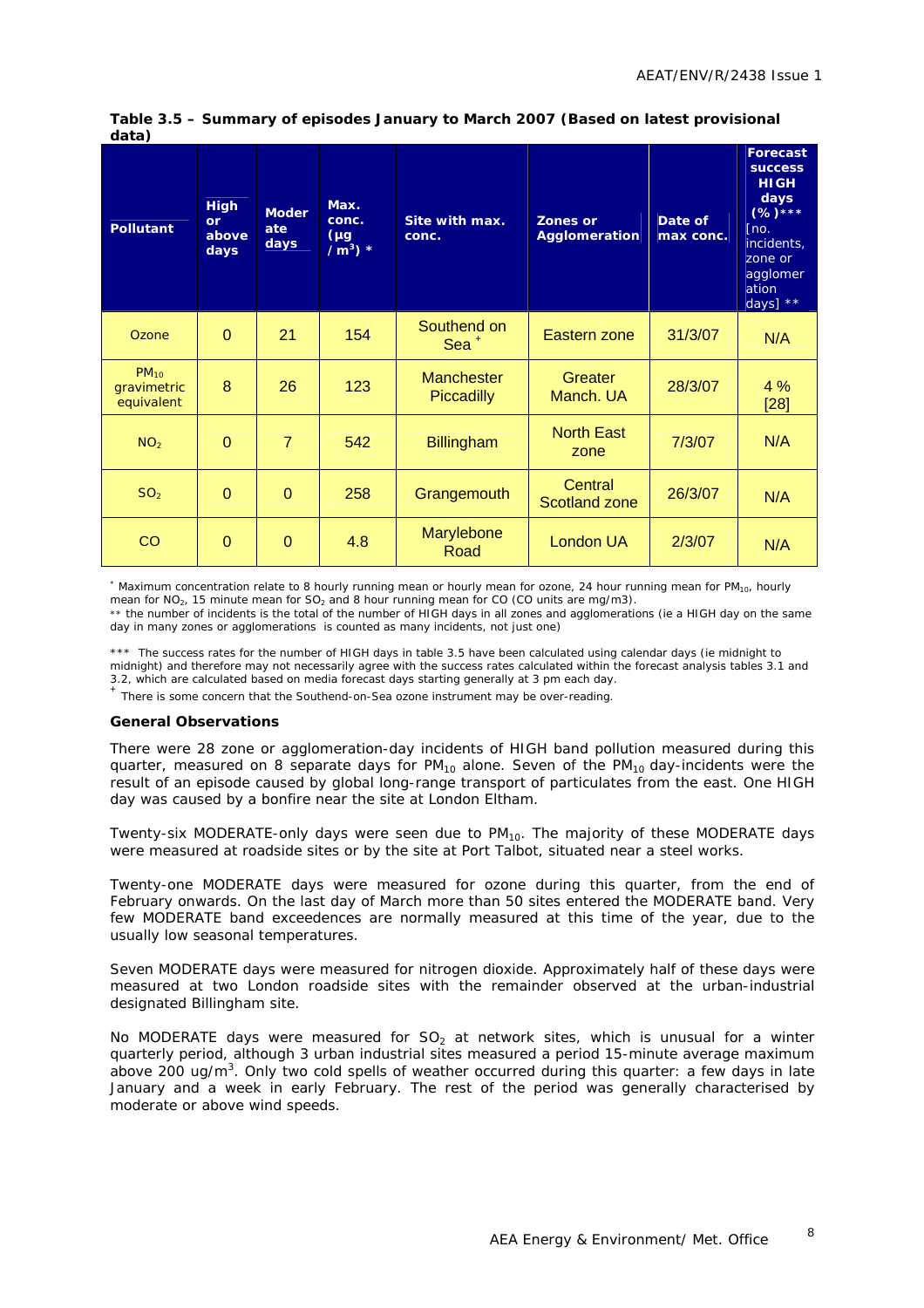No MODERATE or above days were measured for CO during the reporting period. The highest 8 hour running mean calculated was 4.8 mg/m<sup>3</sup> at the London Marylebone site on a near-freezing morning when generally light wind speeds were prevalent.

Figures 3.1 – 3.3 show the trends of pollutants in graphical form. A site-by-site breakdown is given in Figures 3.4a and 3.4b.

#### **O3**

Ten or more sites measured MODERATE levels on Tuesday  $6<sup>th</sup>$  March, Sunday 18<sup>th</sup> March and, in general, from the 25<sup>th</sup> March onwards until the end of that month.

On 6<sup>th</sup> March, the wind direction was westerly, caused by an area of low pressure centred over the Atlantic, to the north west of the UK. Forecast air trajectories were similar on the previous day. The wind speed picked up on the afternoon of the  $5<sup>th</sup>$  and the air temperature remained unusually constant at around 10C overnight, until the afternoon of the following day. The chronological pattern of ozone exceedences, which occurred overnight and were mainly measured at sites in England and Wales, corroborate the southwesterly forecast air trajectory data obtained. Ozone concentrations appear to have risen from the evening of the  $5<sup>th</sup>$  and dropped back from the morning of the  $6<sup>th</sup>$ . All the data obtained suggests that atmospheric turbulence was the most likely cause of the rise in ozone levels.

A similar observation was made on the morning of Sunday 18<sup>th</sup> March. All the exceedences were measured at sites in England overnight on the morning of the  $18<sup>th</sup>$ . The rise in levels coincided with a change in wind direction from westerly to north westerly during a period of brisk winds. A centre of low-pressure air approached the UK from the Atlantic, from a northerly direction. Again the rise in concentrations is most likely to have been caused by atmospheric turbulence.

Between the 23<sup>rd</sup> and 24<sup>th</sup> March, air trajectories changed from northerly to easterly and remained that way until the 3<sup>rd</sup> April. The number of ozone exceedences did not rise significantly (i.e. above 20 sites) until Saturday 31<sup>st</sup> March, when more than 50 geographically spread sites entered the MODERATE band. This suggests that the full impact of pollution from Europe was not felt in the UK until the Saturday following a working week- a phenomenon which has been seen before. A similar number of sites exceeded on the 1<sup>st</sup> April, then on following days the number of sites with exceedences dropped quickly, during which time the wind turned northerly. It is interesting to note that, despite the apparent photochemical haze throughout this time, there was no increase in ozone concentrations until the end of this period.

Figure 3.1 shows the trends in  $O_3$  levels over this period.

#### **PM10**

There were 28 zone or agglomeration-day incidents of HIGH band pollution measured during this quarter, measured on 8 separate days for  $PM_{10}$  alone. Seven of the  $PM_{10}$  day-incidents were the result of an episode caused by the global long-range transport of particulates from the east. One HIGH day was caused by a bonfire near the site at London Eltham. Due to the inherently unpredictable and localised nature of  $PM_{10}$  episodes, the HIGH incident at London Eltham was not successfully forecast and was not considered to broadly represent ambient levels across the associated region, so was not accounted for during the forecasting process.

The seven days of HIGH particulate levels were generally not forecasted successfully; this was primarily due to the complex meteorological conditions seen during the incident and initial difficulties in locating the source of the long-range transport. MODERATE levels were forecast during the period of the episode but appear to have underestimated the exceedences observed by more than one index band throughout, based on later re-analysis of the numerical forecasts issued.

Approximately 7 sites entered the MODERATE band on both the  $7<sup>th</sup>$  and  $8<sup>th</sup>$  February, at the end of a cold spell, where daily average temperatures were around zero degrees C. Wind speeds were initially light and turned from southerly, through easterly on the  $7<sup>th</sup>$ . Wind speeds picked up on the  $8<sup>th</sup>$  and finally became westerly. The highest measurements were seen on the  $7<sup>th</sup>$  and levels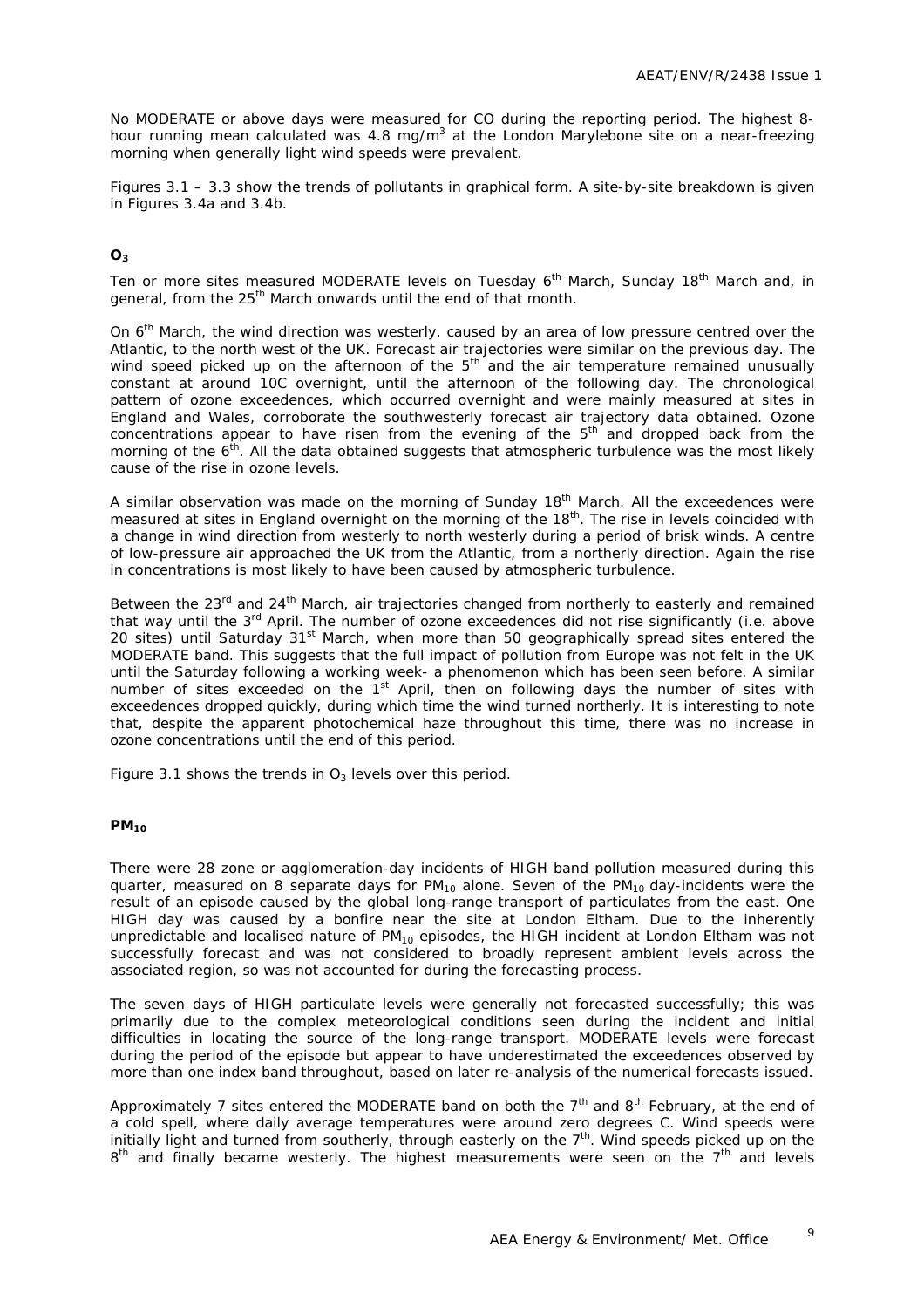dropped in all areas on the 8<sup>th</sup>. The continuation of MODERATE band exceedences observed was due to the running 24-hour averaging procedure employed. Many of the sites entering the MODERATE band were situated in central London; other sites were geographically widespread roadside sites, showing that the primary cause was traffic related contributions in poor dispersion conditions. Simple air mass back-trajectory plots indicated that pollution from Europe contributed very little to UK levels over this period. The most consistent MODERATE sites were several London roadside sites, Glasgow Kerbside and industrial-designated Port Talbot.

For the first 4 days of the particulate episode at the end of March, approximately 50 sites entered the MODERATE band or above on a daily basis. At the height of the episode, on the 28<sup>th</sup> March, 11 sites entered the HIGH band. The HIGH sites were geographically widespread, although the majority were measured in the Midlands at urban designated sites. Twenty-one sites entered the HIGH band in total, during seven days. A separate ad-hoc report is currently in production detailing the incident; this identifies possible causes and includes subsequent analysis of measurements made, including air mass back-trajectory analysis performed by the Met Office.

Figure 3.2 shows the trends in  $PM_{10}$  levels over this period.

#### **NO<sub>2</sub>**

Seven exceedences of the MODERATE band were seen, fairly evenly spaced chronologically throughout the period. Two MODERATE days were measured at both London's Marylebone Road and Tower Hamlets Roadside sites. The urban-industrial Billingham site measured 3 MODERATE days, two of these occurred at the end of February. A long time series plot revealed that this is an unusual occurrence at Billingham and this may therefore have been caused by a stationary vehicle or other local combustion source, if not proved to be an intermittent problem with the monitoring equipment.

#### **SO2**

No MODERATE exceedences were measured during this quarter, which is an unusual, although increasingly common, occurrence for a winter quarter. The highest 15-minute average measurement during this quarter was 258 ug/m<sup>3</sup> at the Grangemouth site in central Scotland on 26<sup>th</sup> March, observed during a period of easterly air trajectories. A number of industrial chimneys are located nearby, to the east of the site, which are likely to have caused the elevated measurements of about a one hour's duration in the early afternoon.

Figure 3.3 shows the trends in  $SO<sub>2</sub>$  levels over this period with  $NO<sub>2</sub>$  also included.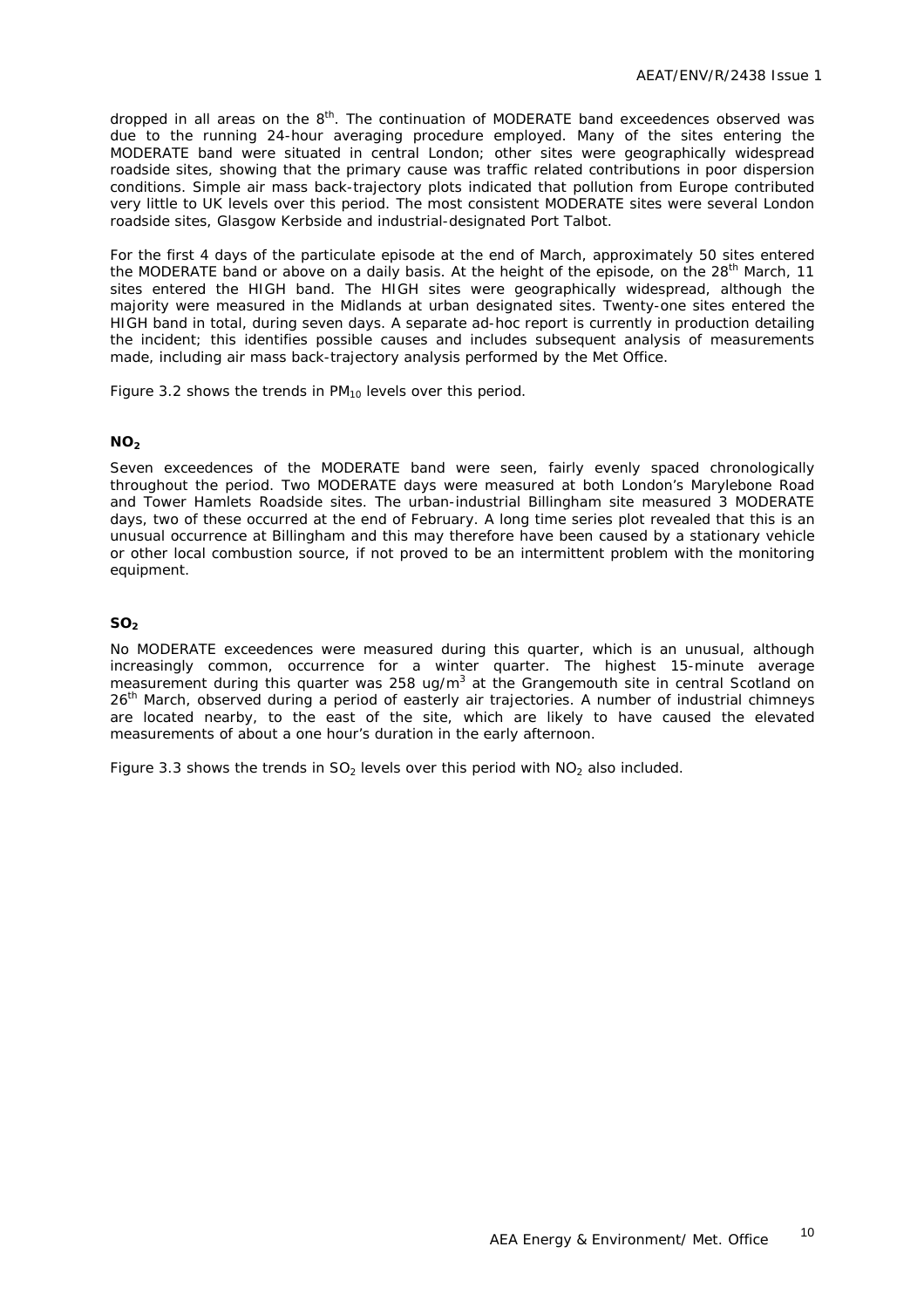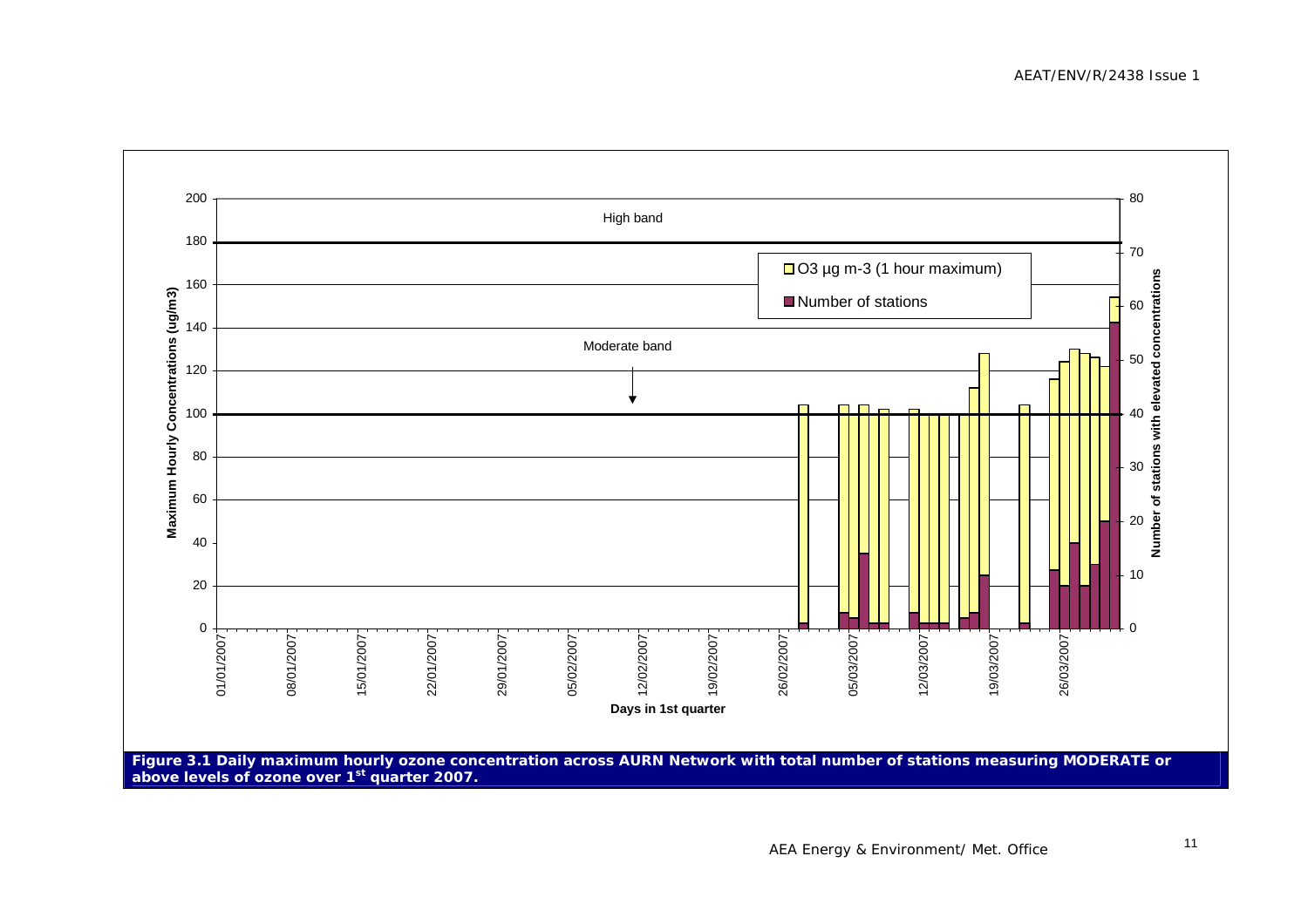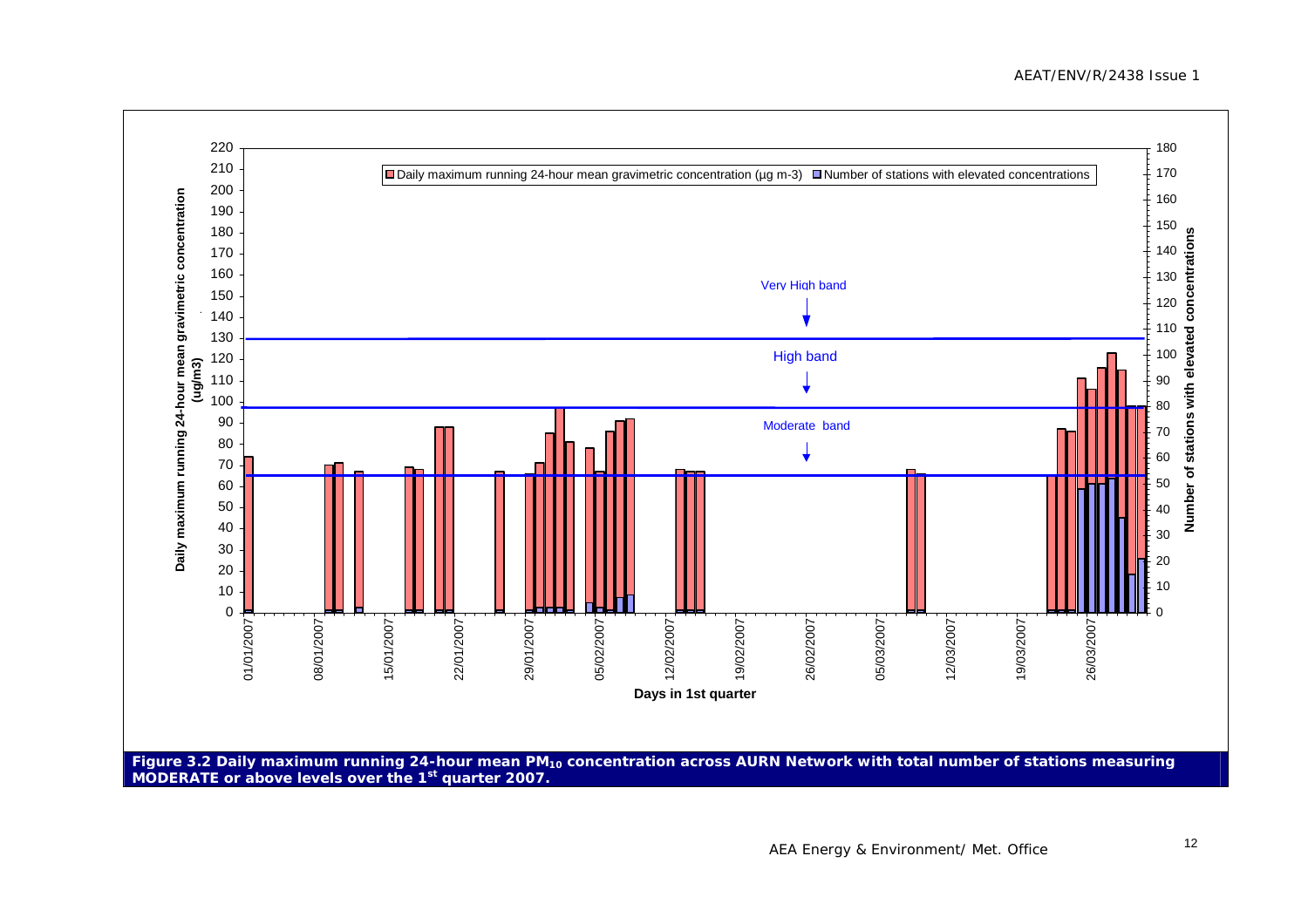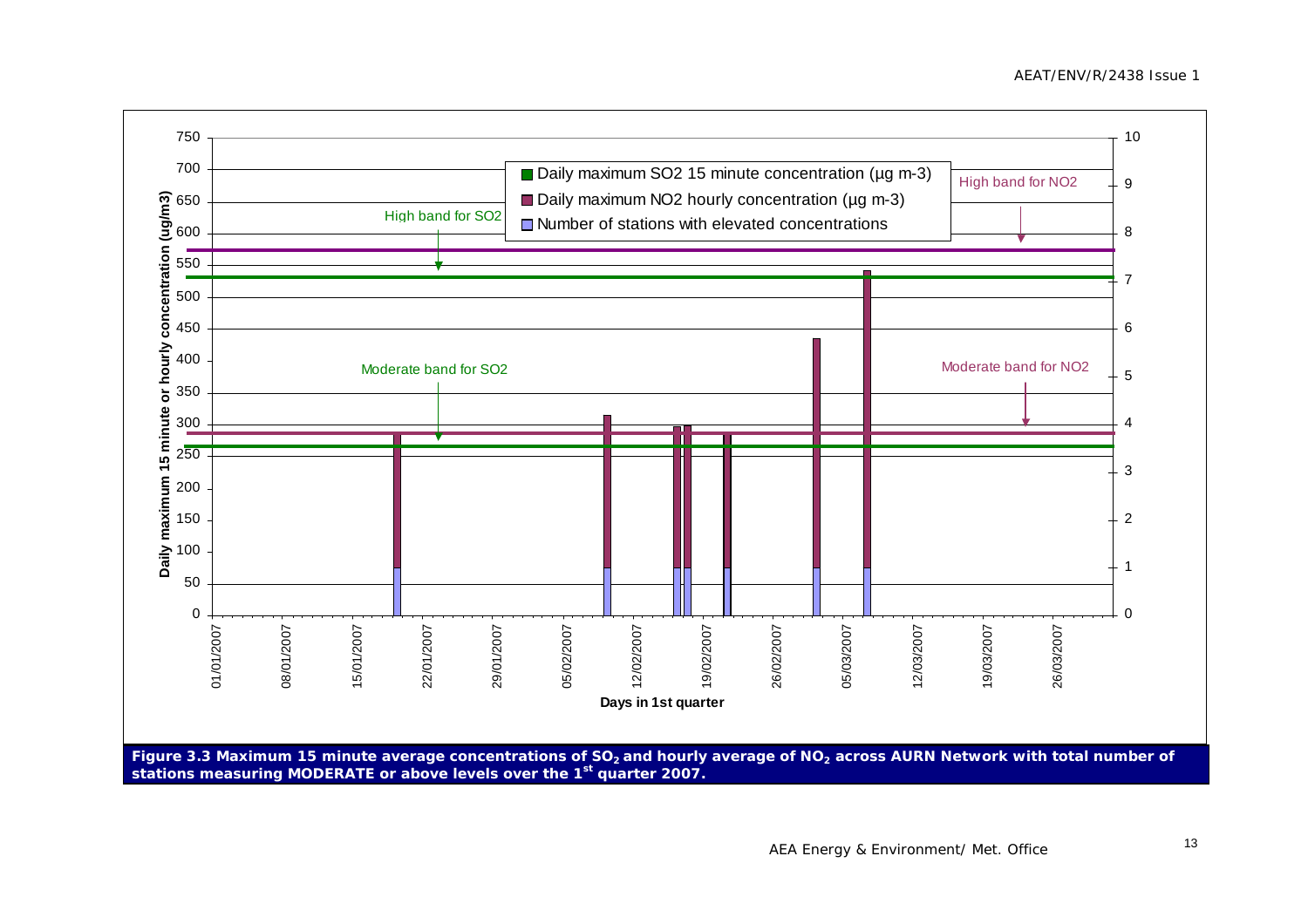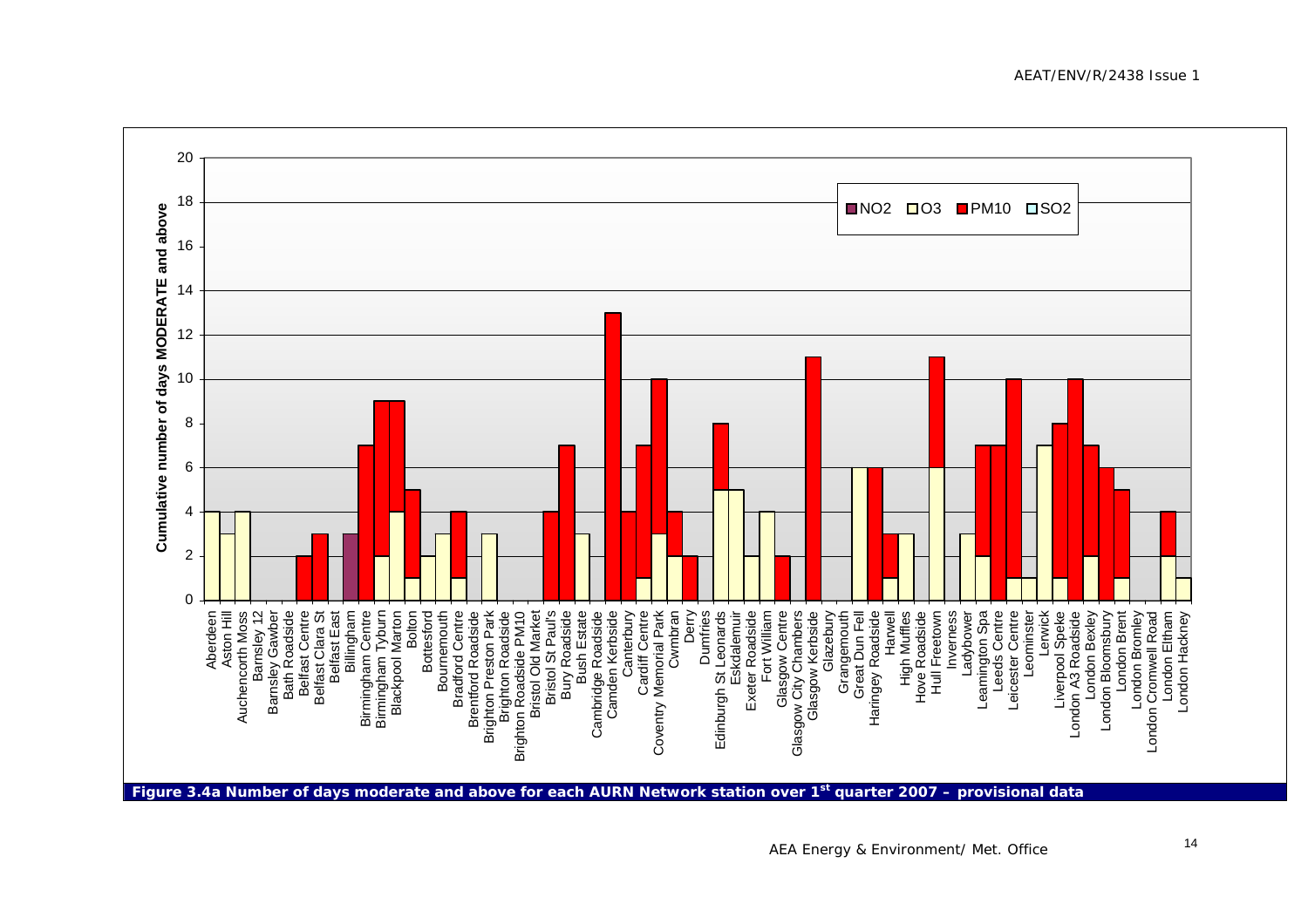AEAT/ENV/R/2438 Issue 1

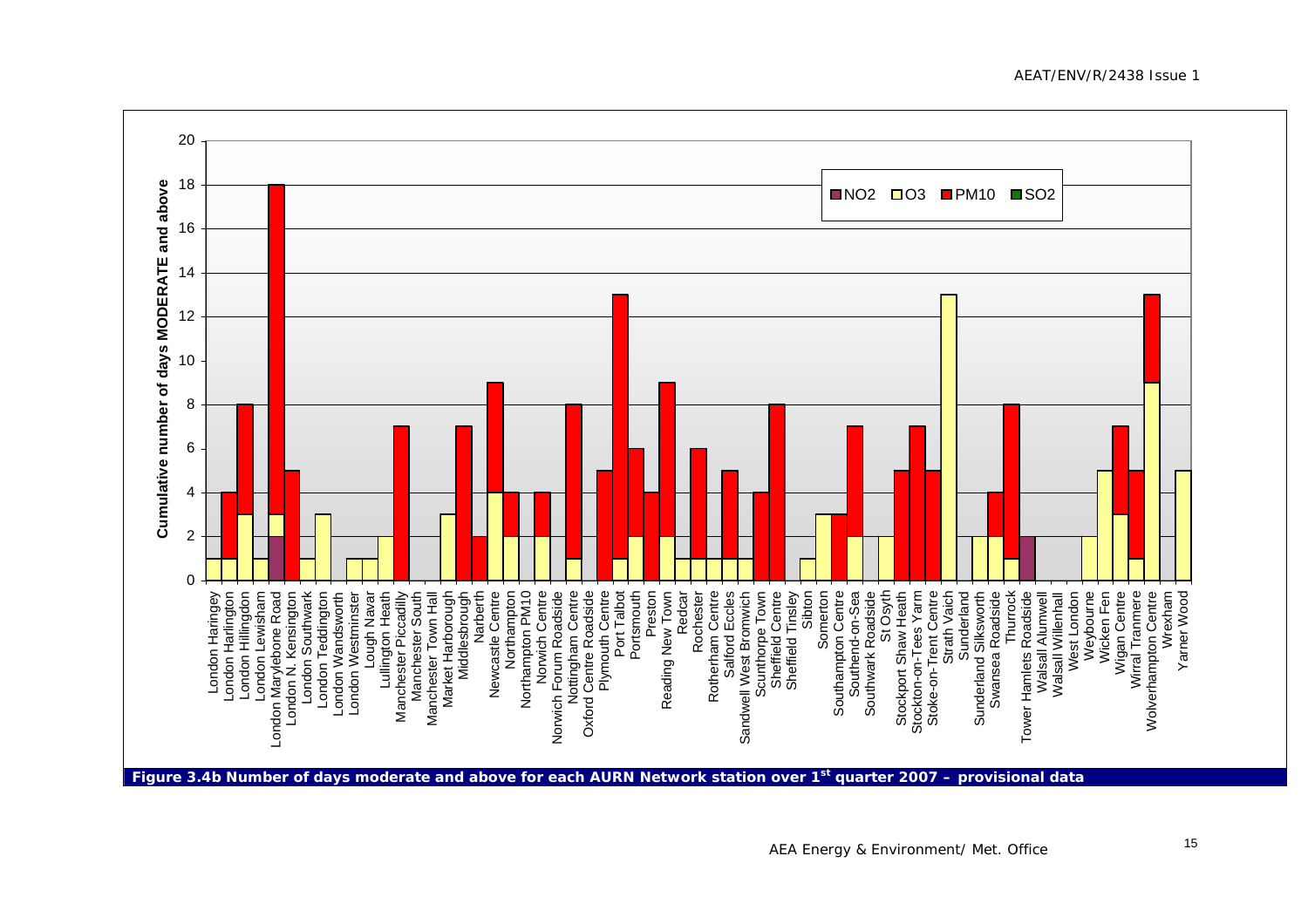# <span id="page-18-0"></span>**4 Breakdowns in the service**

All bulletins were successfully delivered to the Air Quality Communications contractor on time. There were no reported breakdowns in the service over this three-month period.

# **5 Additional or enhanced forecasts**

No formal enhanced forecasts can be issued until the format of the enhanced service has been agreed with Defra and the Devolved Administrations.

The air pollution forecast is always re-issued to Teletext, Web and Freephone services at 10.00 local time each day, but will only be updated when the pollution situation is changing.

The bi-weekly air pollution outlooks have continued to be delivered successfully to Defra and other government departments by email on Tuesdays and Fridays.

## **6 Ad-hoc services and analysis**

#### **6.1 PARTICULATE CLOUD FROM EASTERN SOURCES IN EARLY MAY AND IN MID SEPTEMBER 2006**

Ad-hoc reports will shortly be available on the National Air Quality Archive, detailing the elevated particulate measurements experienced at UK sites in early May 2006 and in mid September 2006.

#### **6.2 PARTICULATE CLOUD FROM EASTERN SOURCES IN LATE MARCH 2007**

An ad-hoc report is currently in production detailing this episode. This includes global satellite imagery, measurements made, and subsequent NAME model runs performed by the Met Office to analyse various scenarios.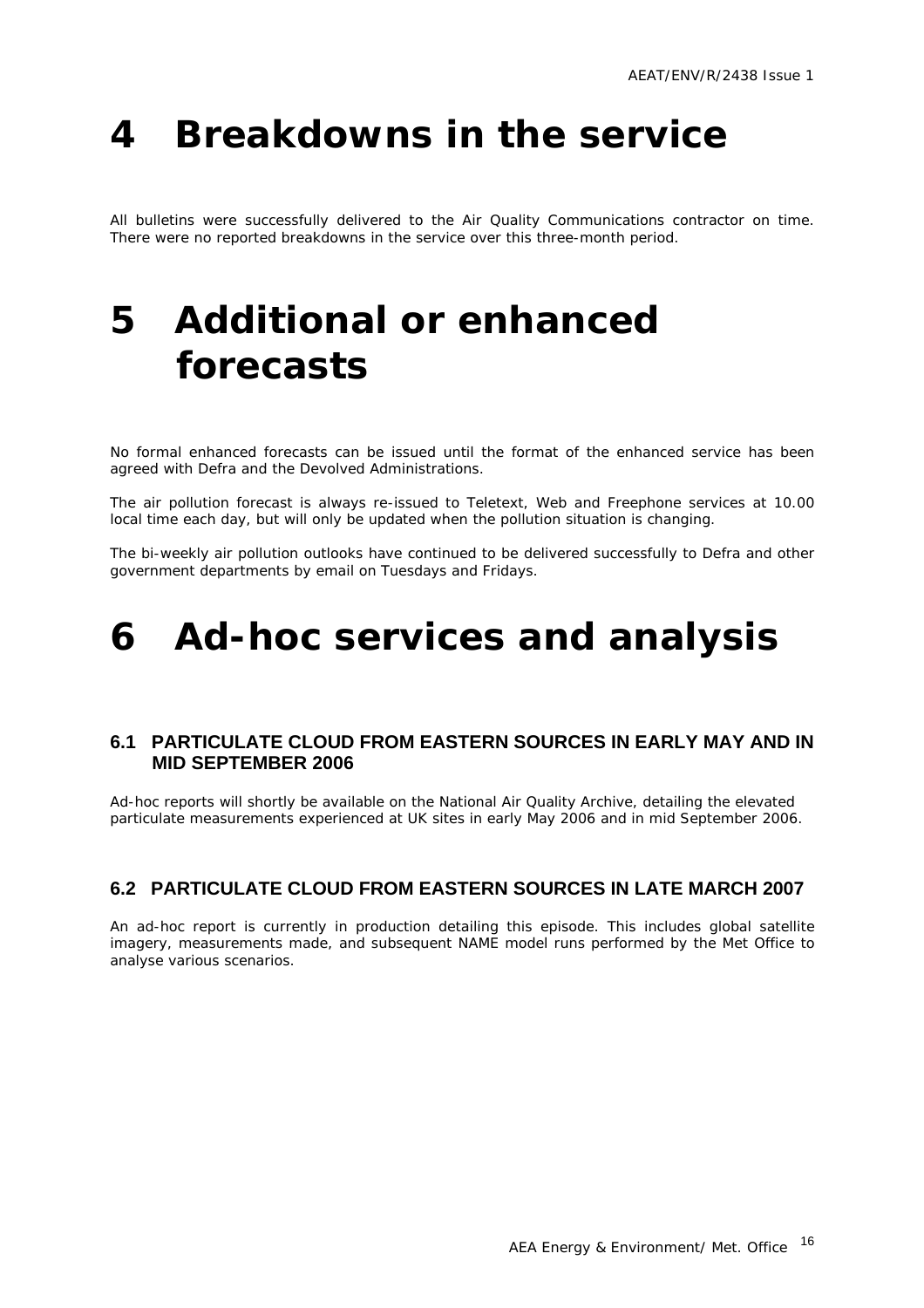# <span id="page-19-0"></span>**7 Ongoing research**

AEA Energy & Environment and the Met office will also continue to:

- 1. Investigate ways of using automatic software systems to streamline the activities within the forecasting process, thus allowing forecasters to spend their time more efficiently considering the most accurate forecasts.
- 2. Research the chemistry used in our models, in particular the  $NO<sub>x</sub>$ -NO<sub>2</sub> conversion used in NAME, and the chemical schemes for secondary  $PM_{10}$  and ozone.
- 3. Improve the NAME model runs that can be used for ad-hoc analyses, in particular with regard to investigating the possible long-range transport of  $PM_{10}$  pollution from European sources and the long-range transport of particles from Saharan Dust Storms.
- 4. Improve and update the emissions inventories used in our models.

## **8 Forward work plan for April to June 2007**

Major tasks include:

- Ongoing daily air pollution forecasting activities.
- Ongoing improvements to the NAME model, including:
	- o Increase in the horizontal model domain
	- o An upgrade providing enhanced chemistry modelling for ozone, nitrates and sulphates.
	- o Update of emissions inventory used in the model.
- Publication of the annual 2005 report, 2006 quarterly reports and three ad-hoc reports on the Air Quality Archive Web Site.
- The Annual Air Quality Forecasting seminar is to be held at the Met Office's headquarters on May  $16<sup>th</sup>$ .

# **9 Hardware and software inventory**

Defra and the Devolved Administrations own the code for the ozone and secondary  $PM_{10}$  models, but not the graphical interface for these. Defra and the Devolved Administrations own the software for delivering the air pollution forecast to the Air Quality Communications system. Defra and the Devolved Administrations also own the web pages used to display the forecasts.

No computer hardware currently being used on this project is owned by Defra or the Devolved Administrations.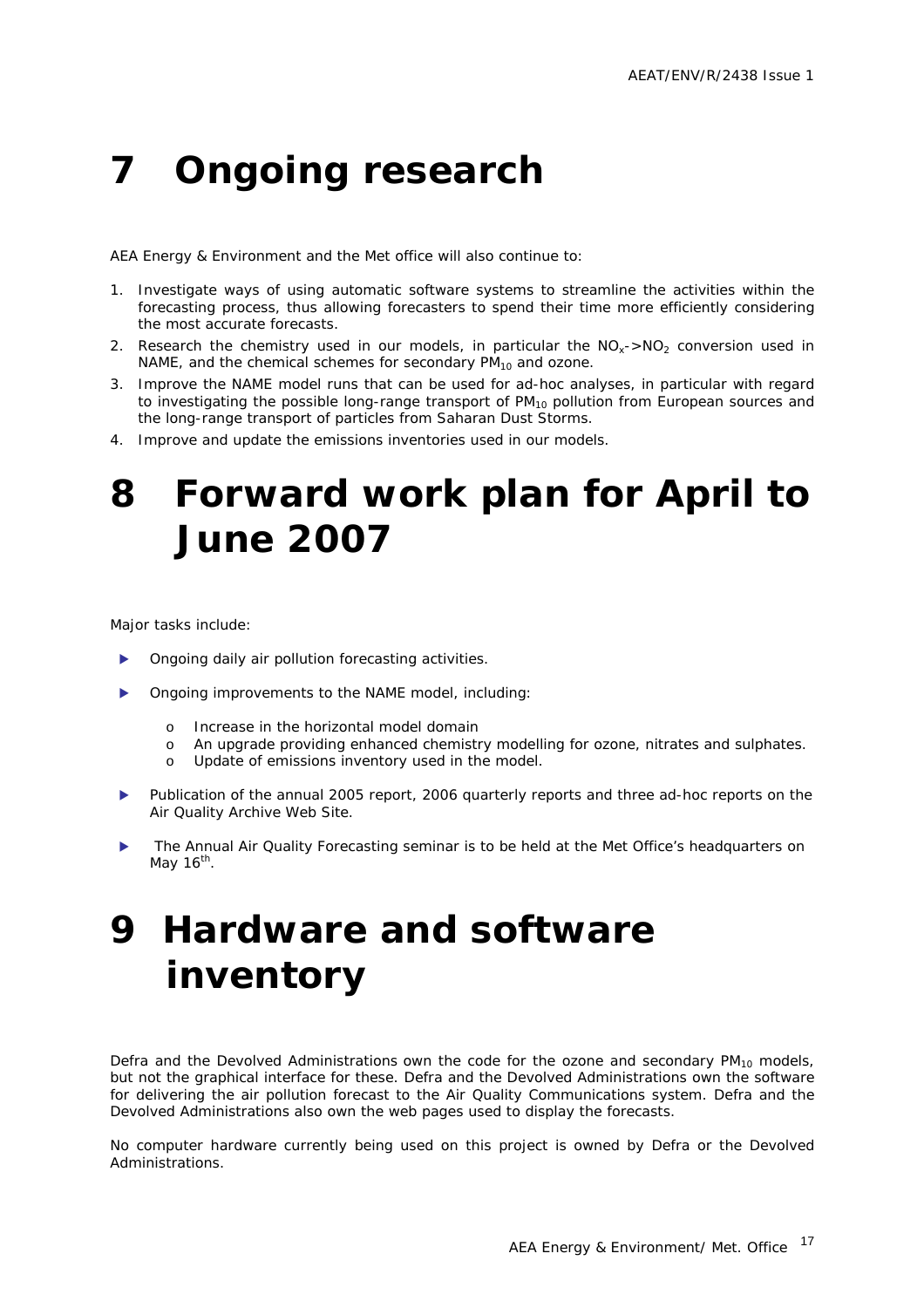# <span id="page-20-0"></span>**Appendix 1 - Air Pollution Index**

### **CONTENTS**

1 Table showing the Air Pollution index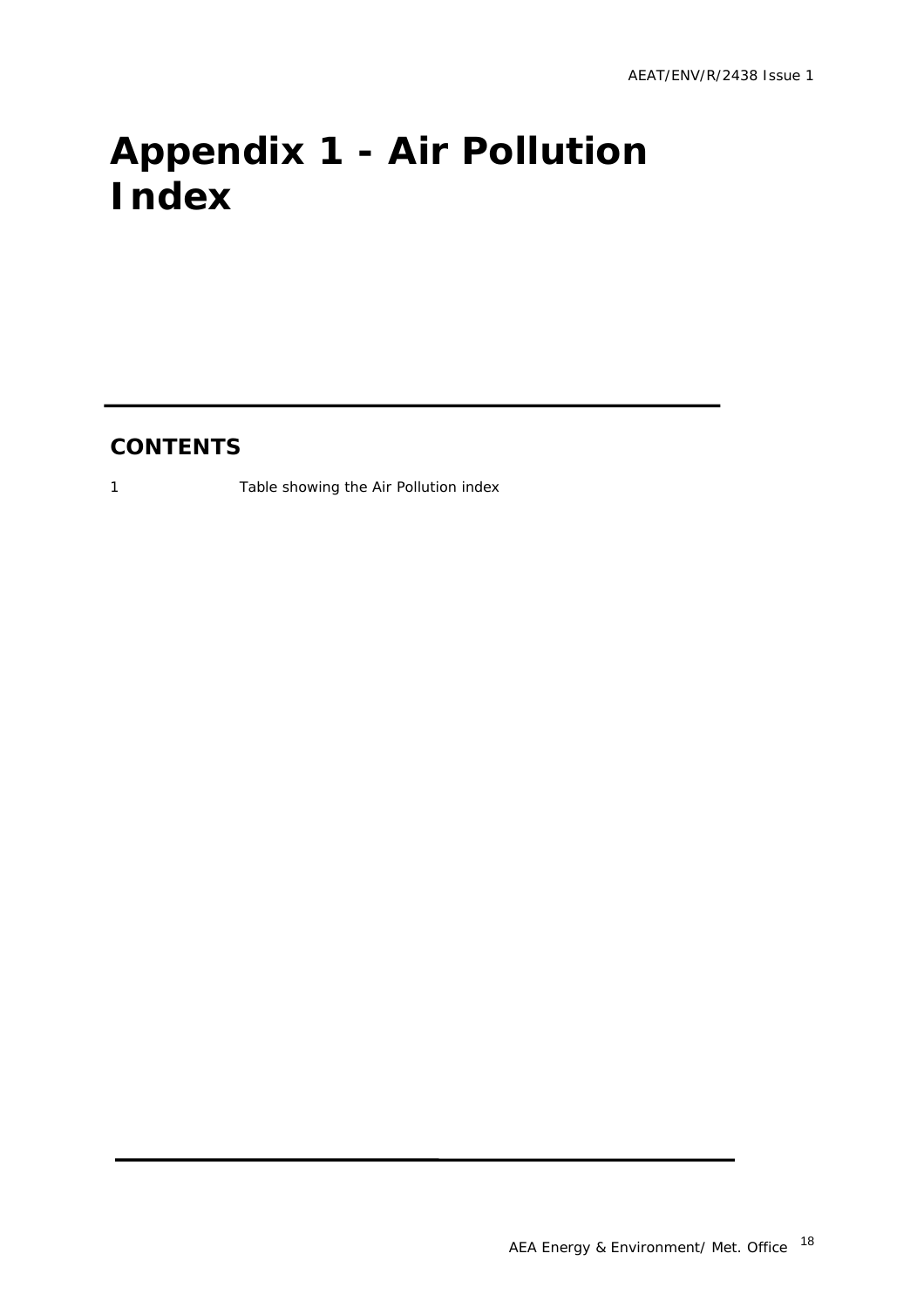#### AEAT/ENV/R/2438 Issue 1

### **The UK Air Pollution Indices**

| <b>Old</b><br><b>Banding</b> | <b>Index</b>    | Ozone 8-hourly/<br><b>Hourly mean</b> |                | <b>Nitrogen Dioxide</b><br><b>Hourly Mean</b> |                | <b>Sulphur Dioxide</b><br><b>15-Minute Mean</b> |                | <b>Carbon Monoxide</b><br><b>8-Hour Mean</b> |               | <b>PM<sub>10</sub> Particles</b><br>24-Hour Mean |
|------------------------------|-----------------|---------------------------------------|----------------|-----------------------------------------------|----------------|-------------------------------------------------|----------------|----------------------------------------------|---------------|--------------------------------------------------|
|                              |                 | $\mu$ gm <sup>-3</sup>                | ppb            | $\mu$ gm <sup>-3</sup>                        | ppb            | $\mu$ gm <sup>-3</sup>                          | ppb            | $mgm^{-3}$                                   | ppm           | gravimetric<br>$\mu$ gm <sup>-3</sup>            |
| <b>LOW</b>                   |                 |                                       |                |                                               |                |                                                 |                |                                              |               |                                                  |
|                              |                 | $0 - 32$                              | $0 - 16$       | $0 - 95$                                      | $0 - 49$       | $0 - 88$                                        | $0 - 32$       | $0 - 3.8$                                    | $0.0 - 3.2$   | $0 - 21$                                         |
|                              | $\sim$          | $33 - 66$                             | $17 - 32$      | 96-190                                        | 50-99          | 89-176                                          | $33 - 66$      | $3.9 - 7.6$                                  | $3.3 - 6.6$   | $22 - 42$                                        |
|                              | 3               | 67-99                                 | $33 - 49$      | 191-286                                       | 100-149        | $177 - 265$                                     | 67-99          | $7.7 - 11.5$                                 | $6.7 - 9.9$   | $43 - 64$                                        |
| <b>MODERATE</b>              |                 |                                       |                |                                               |                |                                                 |                |                                              |               |                                                  |
|                              | 4               | 100-126                               | $50 - 62$      | 287-381                                       | 150-199        | 266-354                                         | 100-132        | $11.6 - 13.4$                                | $10.0 - 11.5$ | $65 - 74$                                        |
|                              | 5               | 127-152                               | $63 - 76$      | 382-477                                       | 200-249        | 355-442                                         | 133-166        | $13.5 - 15.4$                                | $11.6 - 13.2$ | 75-86                                            |
|                              | <sub>6</sub>    | 153-179                               | $77 - 89$      | 478-572                                       | 250-299        | 443-531                                         | 167-199        | $15.5 - 17.3$                                | $13.3 - 14.9$ | 87-96                                            |
| <b>HIGH</b>                  |                 |                                       |                |                                               |                |                                                 |                |                                              |               |                                                  |
|                              |                 | 180-239                               | 90-119         | 573-635                                       | 300-332        | 532-708                                         | 200-266        | $17.4 - 19.2$                                | $15.0 - 16.5$ | 97-107                                           |
|                              | 8               | 240-299                               | 120-149        | 636-700                                       | 333-366        | 709-886                                         | 267-332        | $19.3 - 21.2$                                | $16.6 - 18.2$ | 108-118                                          |
|                              | 9               | 300-359                               | 150-179        | 701-763                                       | 367-399        | 887-1063                                        | 333-399        | $21.3 - 23.1$                                | $18.3 - 19.9$ | 119-129                                          |
| <b>VERY HIGH</b>             |                 |                                       |                |                                               |                |                                                 |                |                                              |               |                                                  |
|                              | 10 <sup>°</sup> | $\geq$ 360 µgm <sup>-3</sup>          | $\geq 180$ ppb | $\geq$ 764 μgm <sup>-3</sup>                  | $\geq 400$ ppb | $≥1064 \mu g m-3$                               | $\geq 400$ ppb | $\geq$ 23.2 mgm <sup>-3</sup>                | $\geq 20$ ppm | $\geq$ 130 μgm <sup>-3</sup>                     |

| <b>Old Banding</b> | New Index    | <b>Health Descriptor</b>                                                                                                            |  |  |  |  |  |  |
|--------------------|--------------|-------------------------------------------------------------------------------------------------------------------------------------|--|--|--|--|--|--|
| <b>LOW</b>         |              |                                                                                                                                     |  |  |  |  |  |  |
|                    |              |                                                                                                                                     |  |  |  |  |  |  |
|                    |              | Effects are unlikely to be noticed even by individuals who know they are sensitive to air pollutants                                |  |  |  |  |  |  |
|                    |              |                                                                                                                                     |  |  |  |  |  |  |
| <b>MODERATE</b>    |              |                                                                                                                                     |  |  |  |  |  |  |
|                    |              |                                                                                                                                     |  |  |  |  |  |  |
|                    | 5.           | Mild effects unlikely to require action may be noticed amongst sensitive individuals                                                |  |  |  |  |  |  |
|                    | 6            |                                                                                                                                     |  |  |  |  |  |  |
| <b>HIGH</b>        |              |                                                                                                                                     |  |  |  |  |  |  |
|                    |              | Significant effects may be noticed by sensitive individuals and action to avoid or reduce these effects may be needed (e.g.         |  |  |  |  |  |  |
|                    | 8            | reducing exposure by spending less time in polluted areas outdoors). Asthmatics will find that their "reliever inhaler is likely to |  |  |  |  |  |  |
|                    | $\mathsf{Q}$ | reverse the effects on the lung.                                                                                                    |  |  |  |  |  |  |
| <b>VERY HIGH</b>   |              |                                                                                                                                     |  |  |  |  |  |  |
|                    | 10           | The effects on sensitive individuals described for "HIGH" levels of pollution may worsen.                                           |  |  |  |  |  |  |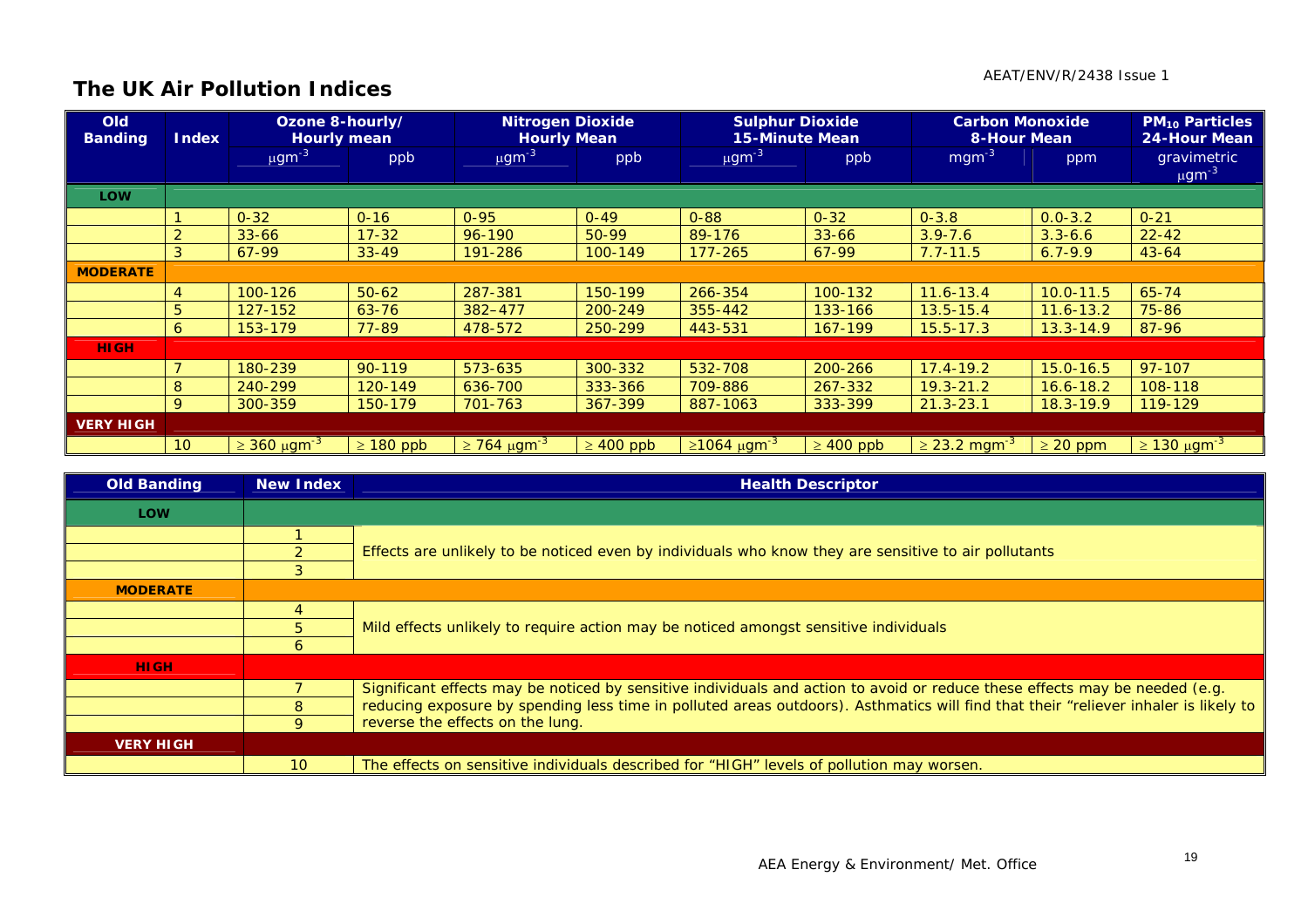# <span id="page-22-0"></span>**Appendix 2 - Forecasting Zones and Agglomerations**

### **CONTENTS**

| Table showing the Air Pollution Forecasting Zones and Agglomerations, |
|-----------------------------------------------------------------------|
| together with populations (based on 2001 Census).                     |
| Map of Forecasting Zones and Agglomerations.                          |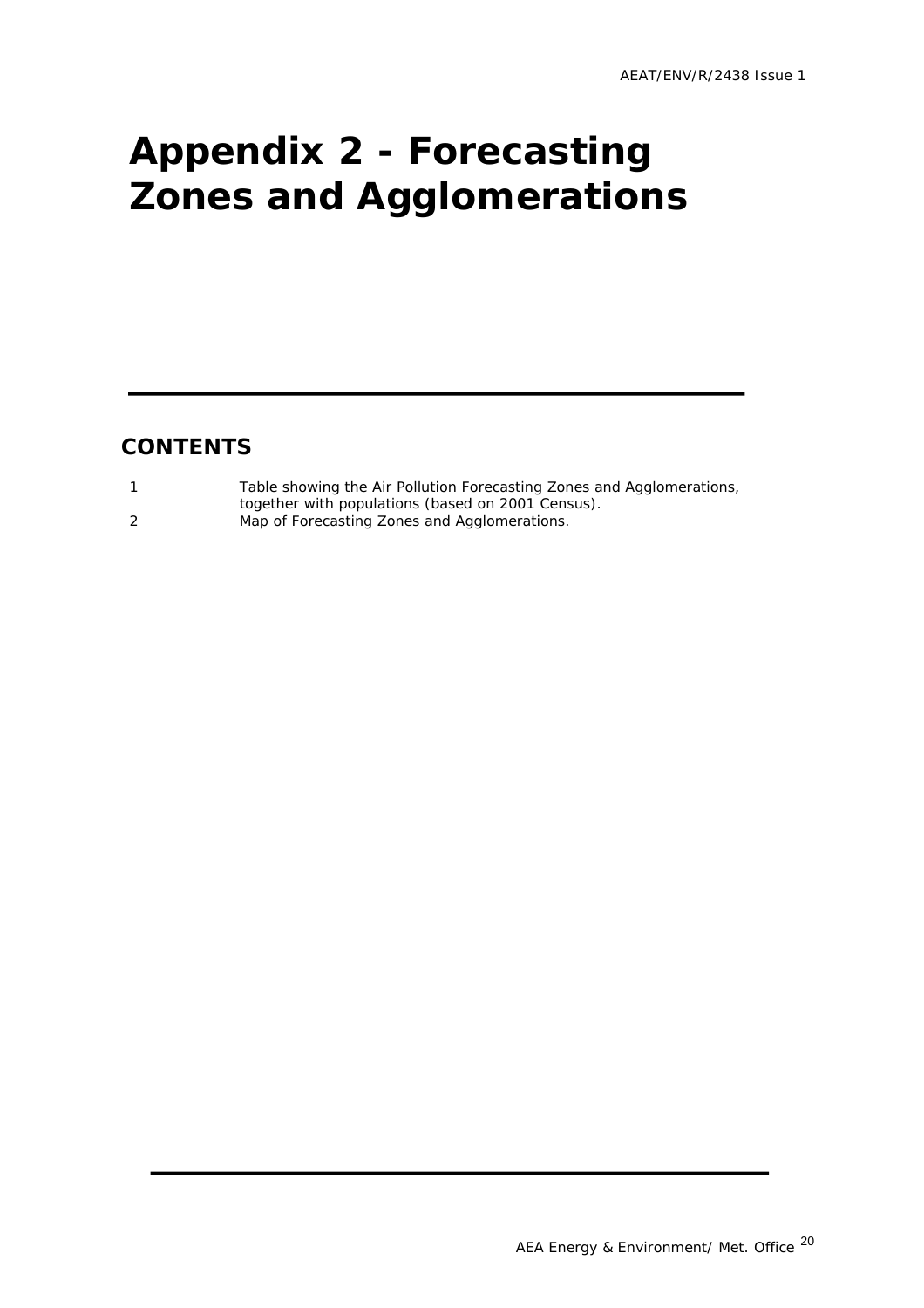#### **Forecasting Zones**

| Zone                             | <b>Population</b> |
|----------------------------------|-------------------|
|                                  |                   |
| <b>East Midlands</b>             | 3084598           |
| <b>Eastern</b>                   | 5119547           |
| <b>Greater London</b>            | 8278251           |
| <b>North East</b>                | 1635126           |
| <b>North West and Merseyside</b> | 3671986           |
| <b>South East</b>                | 6690881           |
| <b>South West</b>                | 4364704           |
| <b>West Midlands</b>             | 2970505           |
| <b>Yorkshire and Humberside</b>  | 2816363           |
|                                  |                   |
| <b>South Wales</b>               | 1578773           |
| <b>North Wales</b>               | 720022            |
|                                  |                   |
| <b>Central Scotland</b>          | 1813314           |
| <b>Highland</b>                  | 380062            |
| <b>North East Scotland</b>       | 1001499           |
| <b>Scottish Borders</b>          | 254690            |
|                                  |                   |
| <b>Northern Ireland</b>          | 1104991           |

#### **Forecasting Agglomerations**

| Agglomeration                        | <b>Population</b> |
|--------------------------------------|-------------------|
|                                      |                   |
| Brighton/Worthing/Littlehampton      | 461181            |
| <b>Bristol Urban Area</b>            | 551066            |
| <b>Greater Manchester Urban Area</b> | 2244931           |
| Leicester                            | 441213            |
| Liverpool Urban Area                 | 816216            |
| <b>Nottingham Urban Area</b>         | 666358            |
| <b>Portsmouth</b>                    | 442252            |
| <b>Sheffield Urban Area</b>          | 640720            |
| <b>Tyneside</b>                      | 879996            |
| West Midlands Urban Area             | 2284093           |
| West Yorkshire Urban Area            | 1499465           |
|                                      |                   |
| Cardiff                              | 327706            |
| Swansea/Neath/Port Talbot            | 270506            |
|                                      |                   |
| <b>Edinburgh Urban Area</b>          | 452194            |
| <b>Glasgow Urban Area</b>            | 1168270           |
|                                      |                   |
| <b>Belfast</b>                       | 580276            |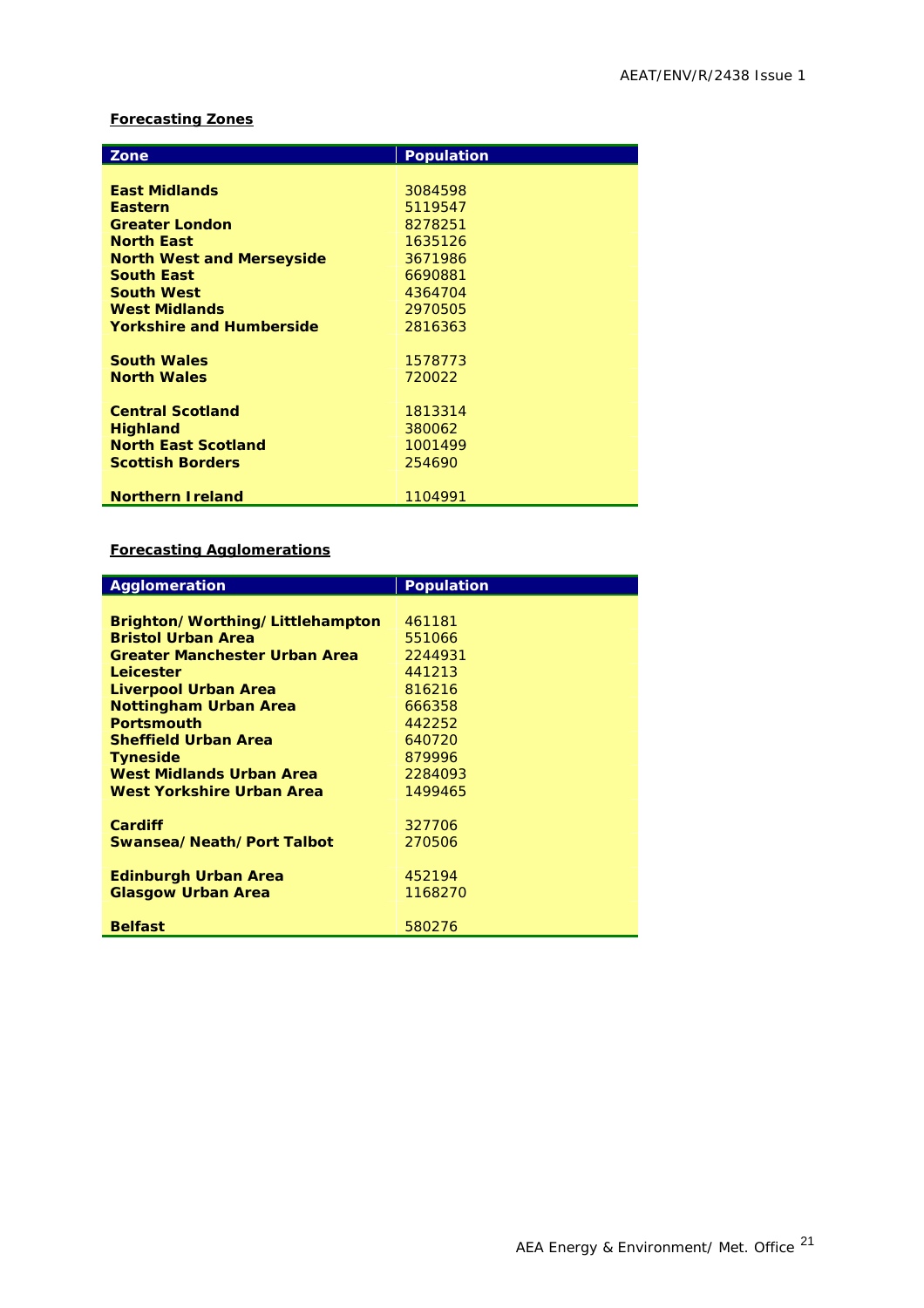

**Map of UK forecasting zones and agglomerations**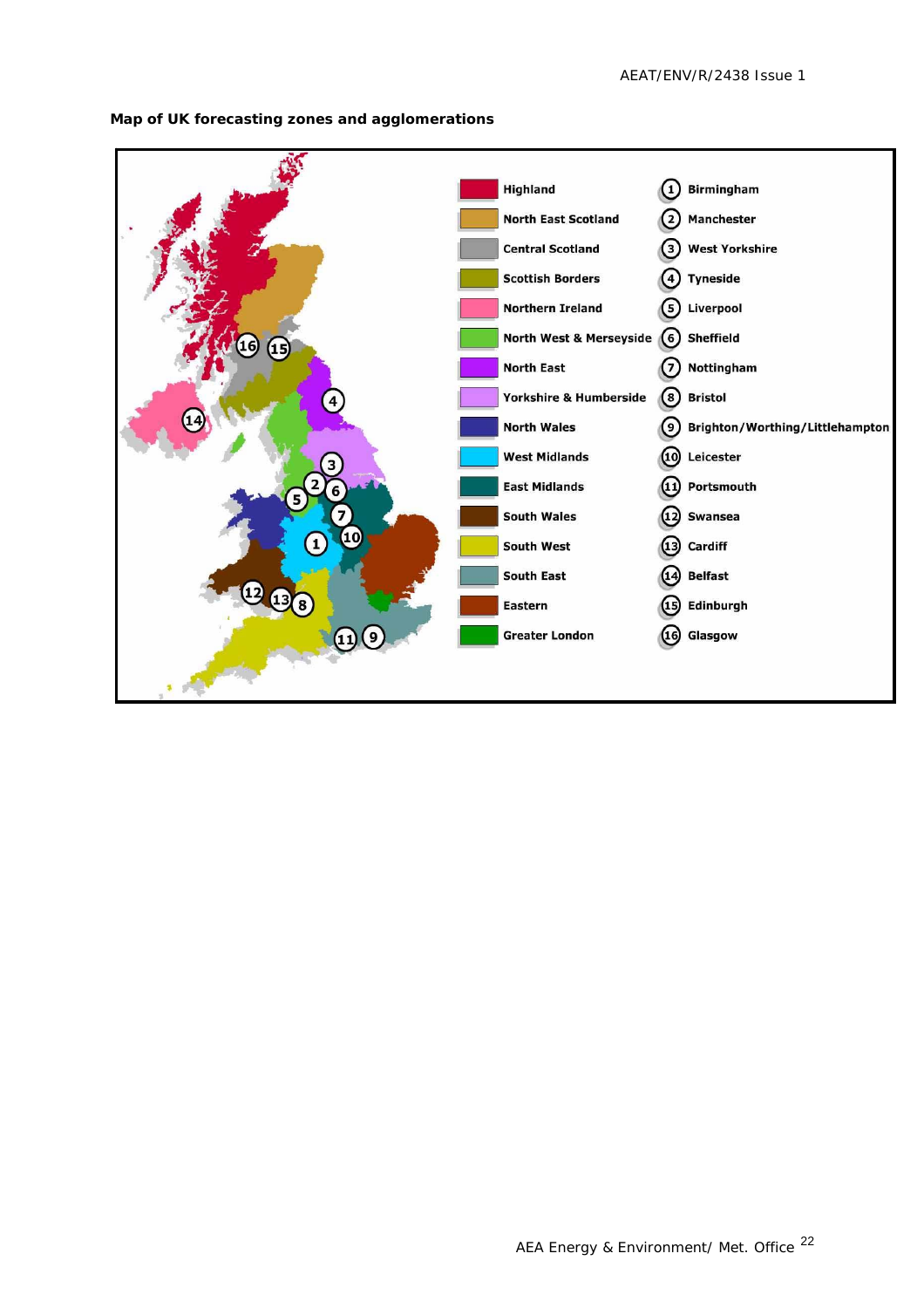## <span id="page-25-0"></span>**Appendix 3 – Worked Example of How UK Forecasting Success and Accuracy Rates are Calculated.**

### **CONTENTS**

1 Worked Example